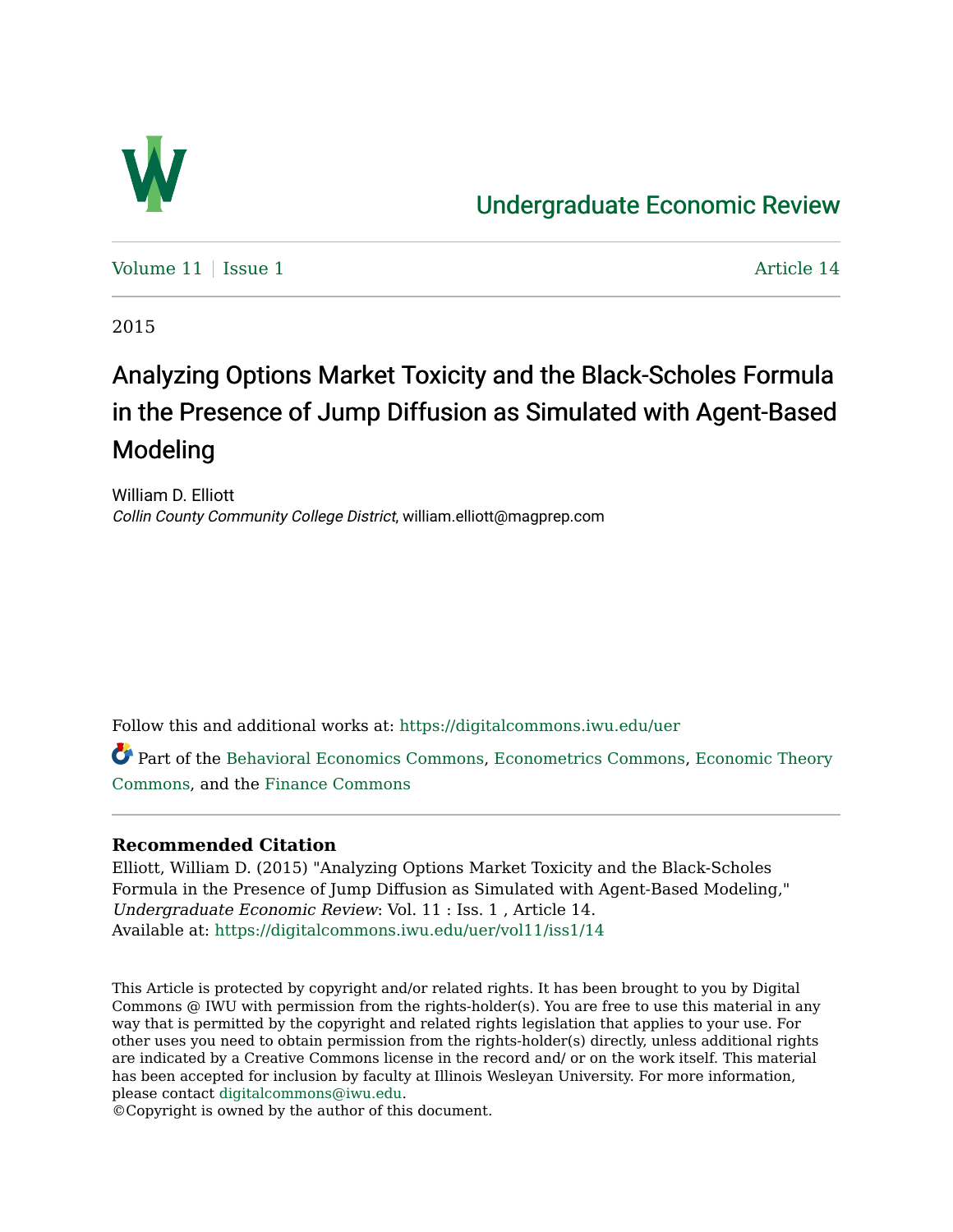## Analyzing Options Market Toxicity and the Black-Scholes Formula in the Presence of Jump Diffusion as Simulated with Agent-Based Modeling

## Abstract

This paper presents new and significant research on the Black-Scholes Formula using the agent-based modeling software NetLogo. The software was used to simulate an options market subject to jump diffusion. Since the widely-used Black-Scholes Formula has at times proven unreliable, this research sought to understand circumstances that render the formula ineffective. It was hypothesized that markets would become difficult to trade in or "toxic" at low price volatility but high jump volatility. Further, it was predicted that kurtosis would alert the presence of toxic markets by accurately and consistently conveying whether jump diffusion was present.

#### Keywords

Black-Scholes, Netlogo, Options market, jump diffusion, kurtosis

#### Cover Page Footnote

I would like to thank Dr. Samuel Kortum, Professor of Economics and Director of Undergraduate Studies of Economics at Yale University, for his review of the simulation, encouragement, and recommendation of studying the effects of jump diffusion on the model. In addition, I thank Mr. Chip Galloway, Professor of Mathematics at Collin College, for his advice on the project.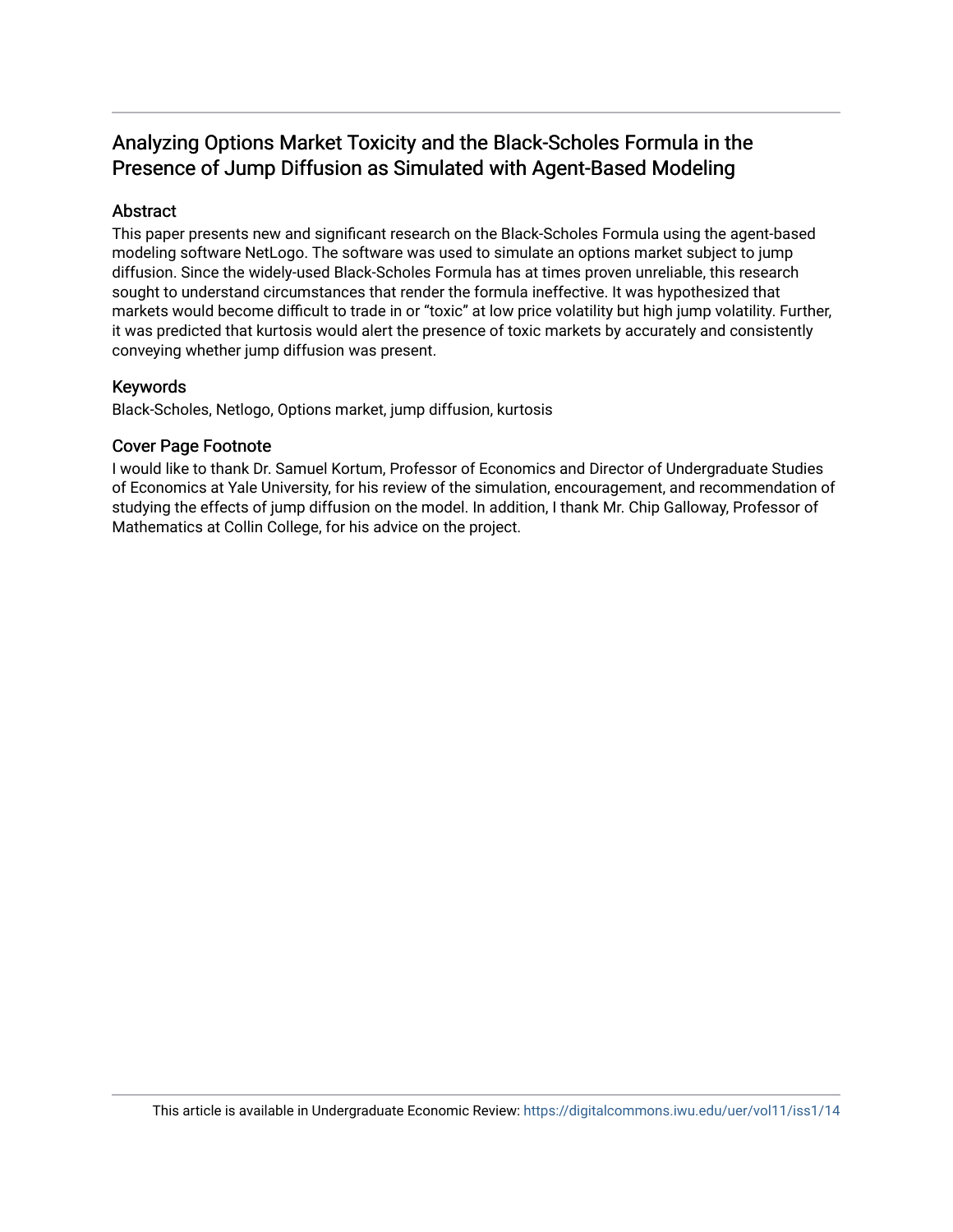#### **1. Introduction**

#### **1.1 Motivation**

Wall Street is chaos. Money changes hands in a fraction of a second. Prices fluctuate seemingly arbitrarily, and the entire system seems little more than gambling. Yet, in recent history, a mathematical breakthrough transformed the face of the stock market. Three decades ago, Fischer Black and Myron Scholes developed the Black-Scholes Formula for "eliminating risk," so to speak [1][4]. Their enterprise earned billions of dollars and won them the Nobel Prize in Economics, as top investors would lend money in exchange for part of the return. Suddenly, the formula stopped working. The market caved, and the business started by the two mathematicians, Long-Term Capital Measurement, lost massive amounts of money in 1998. Today, the formula is still used, but with caution because of its sudden, temporary failure. The constantly shifting dynamics of the market have ensured that no one formula will stay in power for long. Many investors today use some variant of the Black-Scholes formula, though the original formula remains fairly accurate under the proper conditions.

The possibilities of risk and chaos continue to the present day. As recently as 2012, almost four years after the 2008 financial crisis, caused in part by new complex asset classes such as credit default swaps, bank JPMorgan lost two billion dollars due to continued risky trading strategies. Executives responsible for the sector of the organization that made the risky trades subsequently testified in Congress. The incident is a sobering reminder of how dangerous the options market can be when the wrong methods are used [2][3].

#### **1.2 Options Markets**

With today's complex financial instruments that affect the market, fluctuations in prices and preferences increase risk, and by doing so, often inhibit trade. People who have little knowledge of the intricacies of risk and the market can often suffer. For example, farmers may create an agreement akin to a "put option" to ensure financial security [7]. These farmers set a price to sell their year's crop, and make an agreement that, when the crop is harvested, the farmer has the option, but not the obligation, to sell his goods to the resource consumer at the previously agreed upon price, regardless of the market price of the farmer's goods at harvest time. The unpredictability of the general level of prices can harm farmers who do not know how to use this technique. If the market price of the farmer's goods caves when the farmer's crop is ready, an entire year of work could be compromised without insurance in the form of a put option.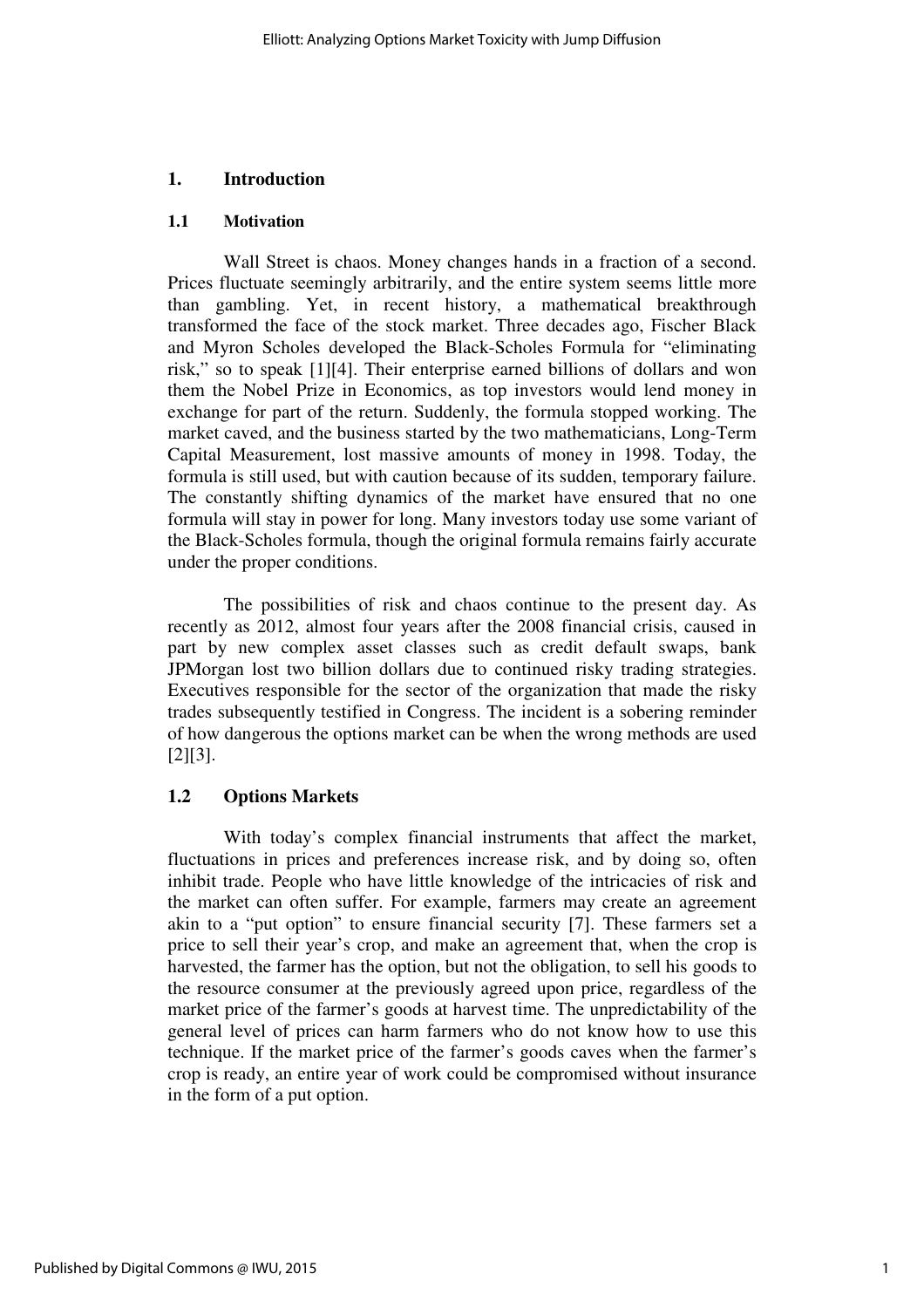Such precautions can be undertaken to prevent market calamities from affecting farmers and individuals in similar scenarios. Using Black-Scholes, farmers could determine appropriate prices to assign the put options for their crops. This paper presents an economic model that can be used to study how different factors and preferences play into the farmer's decision. Would it be beneficial to deviate somewhat from the formula's result? How long should one wait before entering into the market? These are the kinds of questions this research addresses. Other vendors with perishable products, such as newsvendors and bakers, can use similar techniques in their businesses. They have to price their products and predict how much to produce to satisfy customers yet minimize waste when their products expire, and maximize their business success.

The more experienced equity market traders often successfully reduce their risk in their investments. They use similar techniques as the aforementioned examples of farmers and newsvendors to reduce risk in certain investments. As a put option transfers the risk of a stock, the risk falls on whoever is willing to accept it in exchange for a chance of reward. Traders in situations where a crash on certain stocks within a certain time would be disastrous have the ability to use options as temporary insurance. By reducing the risk for their own investments, especially when making large investments, they also reduce the volatility of the market and thus the risk for everyone.

#### **1.3 Overview of Research**

The world's best-known options pricing model, the Black-Scholes Formula, is used to calculate the theoretical price of options. However, there is one important factor not incorporated into Black-Scholes which may have led to its infamous failure when used by Long Term Capital Management and in other notorious market events. The concept of jump diffusion—a model of random jumps that occur in the options market—can have significant effects on the success of traders using Black-Scholes [20]. A purely Black-Scholes model ignores possible random jumps that, while rare, can occur in the options market and render the formula unusable. The formula's difficulties in determining prices in the presence of jumps may have led to its failure in the past. In the current literature, some researchers argue that the random nature of the jumps warrants excluding the jumps from a trader's calculations, since the random walk is independent of the random jump [17]. Others believe that in a jump diffusion scenario traders should use a higher price than the Black-Scholes result to avoid losses [15]. Given the uncertainty of jump diffusion effects, this research seeks to incorporate jump diffusion into an options market model to help understand its effects. Being able to detect the presence of jumps in a given market would help protect both big and small investors and the overall economy.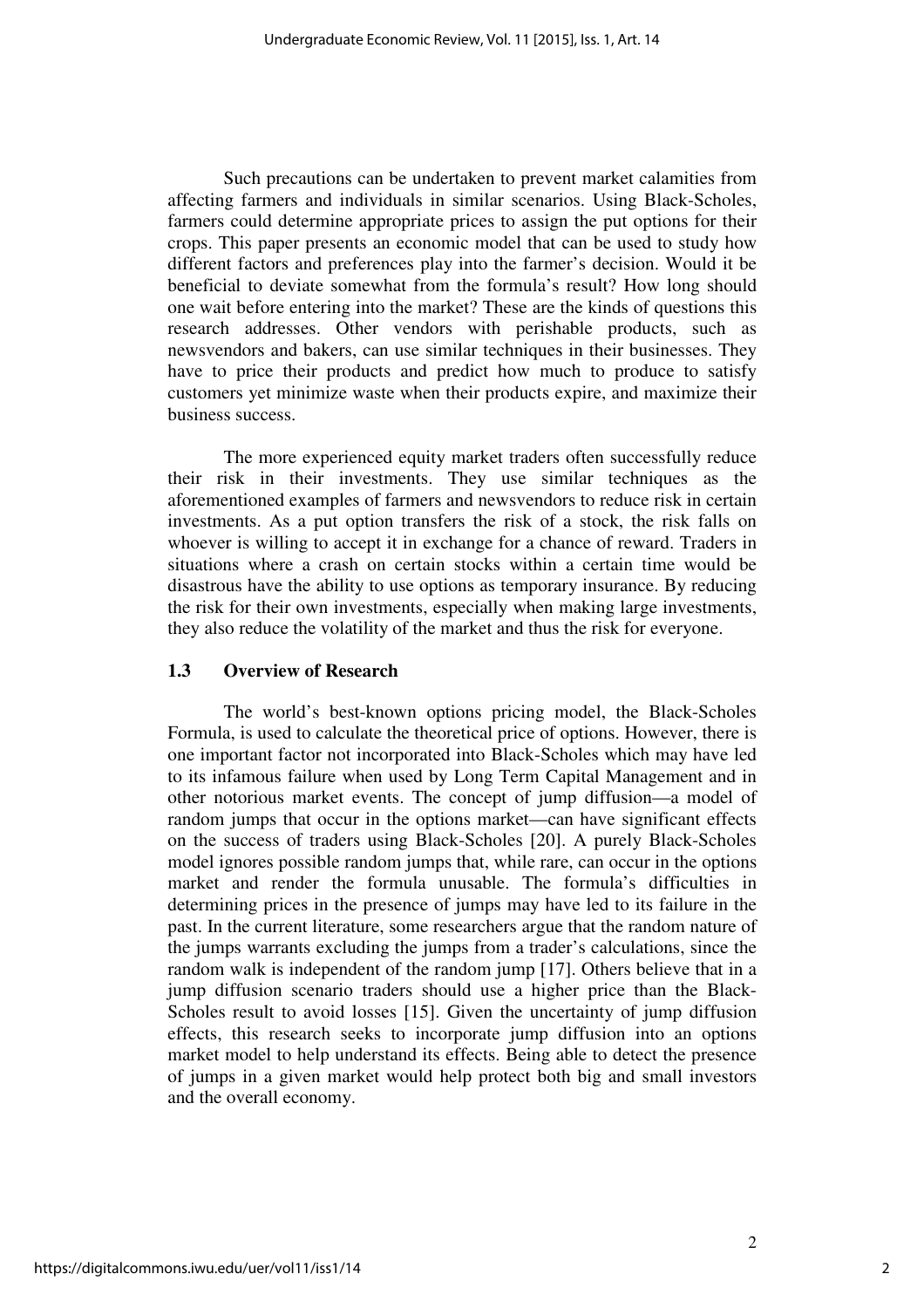This research on the Black-Scholes pricing equation uses the agentbased modeling language NetLogo, a tool used by sociologists to study group behavior, to simulate a market trading options on the price of an underlying asset behaving as a geometric Brownian motion process subject to jump diffusion. This unique approach pairs mathematical calculations with behavioral rules, simulating detailed actions and decisions in a custom program. Tracking several variables and modeling option trader decisions, the simulated agent-based options market was analyzed under varying conditions and multiple market runs. During each market run, the results of thousands of simulated traders estimating prices, each trader making hundreds of decisions, were collected, plotted, and analyzed. Successive markets were aggregated in a Monte Carlo method to converge on consistent results. This powerful, flexible model enables the user to set various parameters for the market and traders, and gives a convenient, in-depth view of key indicators of market behavior. The simulation with the inclusion of Black-Scholes and jump diffusion has been accepted into Northwestern University's NetLogo Models Library [21].

 Using the NetLogo option market framework developed by the author, this research extends the model to examine the effects of jump diffusion. Based on a partial differential equations model of geometric Brownian motion representing the time series of the underlying asset price, the Black-Scholes formula calculates the current value of an option contract based on market and option parameters, including the underlying asset price volatility. However, prices sometimes experience shocks that are not accurately modeled by a geometric Brownian motion process alone. Since the Black-Scholes formula does not adequately predict these "fat tail" events, jump diffusion techniques were implemented in this research to examine the conditions under which Black-Scholes becomes unreliable. Furthermore, kurtosis, the volatility of the underlying asset price volatility, was calculated in the model, and this kurtosis was examined under jump diffusion conditions.

 The purpose of the research was to test whether agent-based modeling could successfully depict traders using the Black-Scholes formula in an options market subject to jump diffusion, and exhibit market behaviour useful for analysis and for helping to understand the complex interactions of the options market. An analysis of the current literature reveals that one research group has created an agent-based model of the Black-Scholes Formula but did not incorporate jump diffusion or use the NetLogo platform [8][10][12].

 For the research presented in this paper, it was hypothesized that increasing jump diffusion would result in measurably "toxic markets" that impair traders' ability to successfully use the Black-Scholes Formula. The kurtosis was also predicted to rise when jump diffusion was present. It was hypothesized that kurtosis of an underlying asset price could signal if an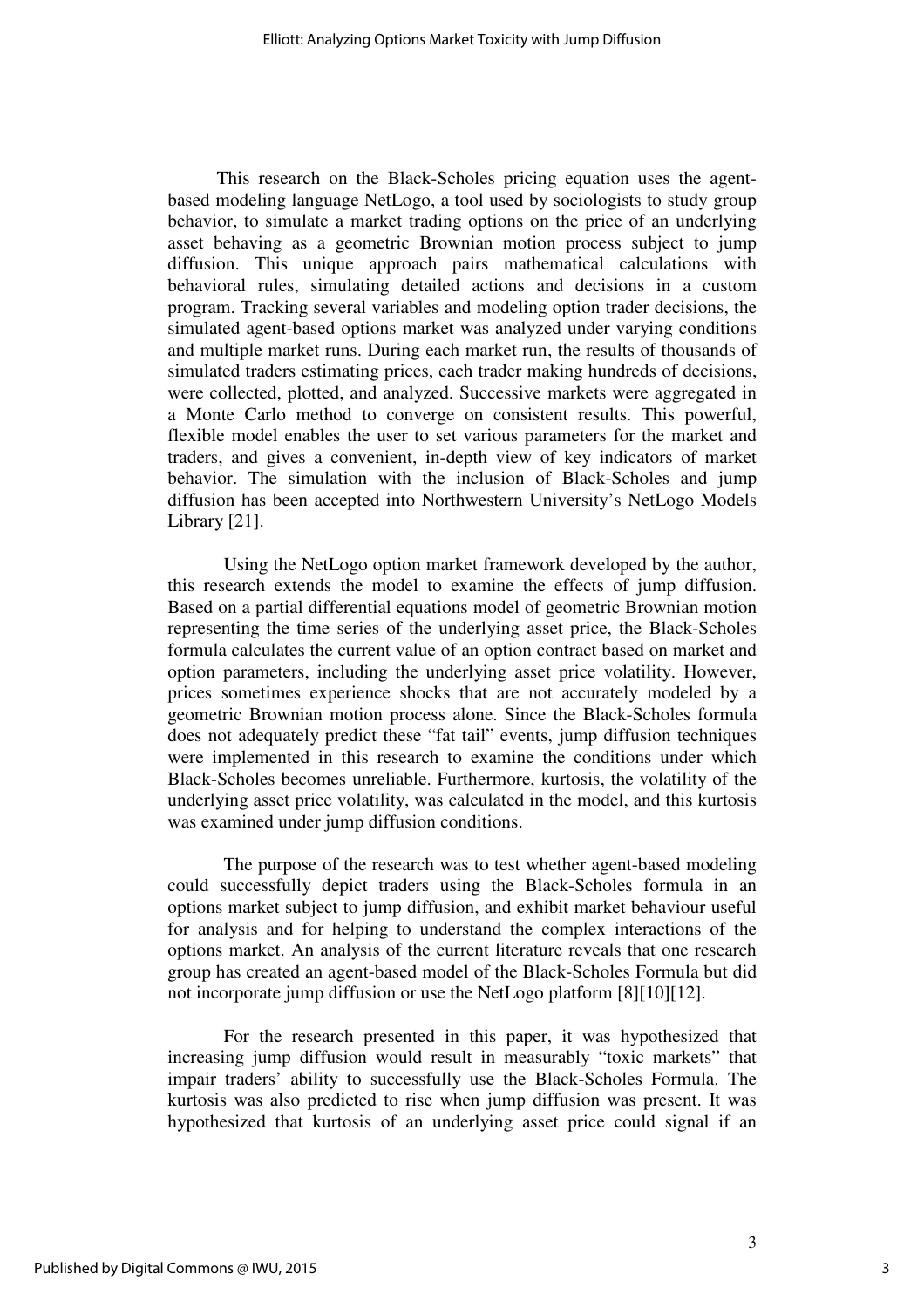options market was "toxic" by accurately and consistently detecting whether jump diffusion was in effect. An analysis of the current literature reveals that these hypotheses are unique and represent new advancements in the field. Since the model yields abstract results from a simulated market, findings must be quantified to benefit individuals who use option-contract-related methods. For this reason, the results of market runs with varying jump diffusion and volatility values were examined to find which combinations of variables can create unpredictable markets. To find the results, jump frequency, jump size, and jump variance were adjusted, along with the underlying asset price volatility, and, over several aggregated runs, the behavior of the market was observed.

 After running the simulation, the results confirmed the hypothesis. Jump diffusion made the market more hazardous, as exemplified by analyzing several variables. In addition, the kurtosis proved to be a reliable indicator of whether jump diffusion was present. Overall, this paper shows that agent based tools such as NetLogo are useful for modeling and understanding both the intensive mathematics and the complex trading behavior in the options contract market. The mathematical modeling and simulation tool presented here provides an effective platform for analyzing such markets. From such analysis, one can determine the risks and strategies associated with differing market conditions.

The remainder of this paper is organized as follows. Chapter 2 provides a description of the simulation mathematics. The design of the custom simulation is explained in Chapter 3. Results from the simulation are presented in Chapter 4, along with sample data and an error analysis. Finally, Chapter 5 covers conclusions including possible directions for future research.

#### **2. Equations for Black-Scholes Option Pricing with Jump Diffusion**

#### **2.1 Geometric Brownian Motion**

Geometric Brownian motion is a mathematical calculation for a random walk [4]. A two-dimensional line graph of a random walk with geometric Brownian motion exhibits behavior similar to a stock price, which is why the Black-Scholes Formula is based on geometric Brownian motion. All the effects that perturb an asset price or other measured variable in nature are aggregated in to a single volatility value sigma.

$$
dS(t) = \mu S(t)dt + \sigma S(t)dW^{p}(t)
$$

 $S = price of asset (dollars)$  $t = time (years)$  $\mu$  = drift rate (unitless)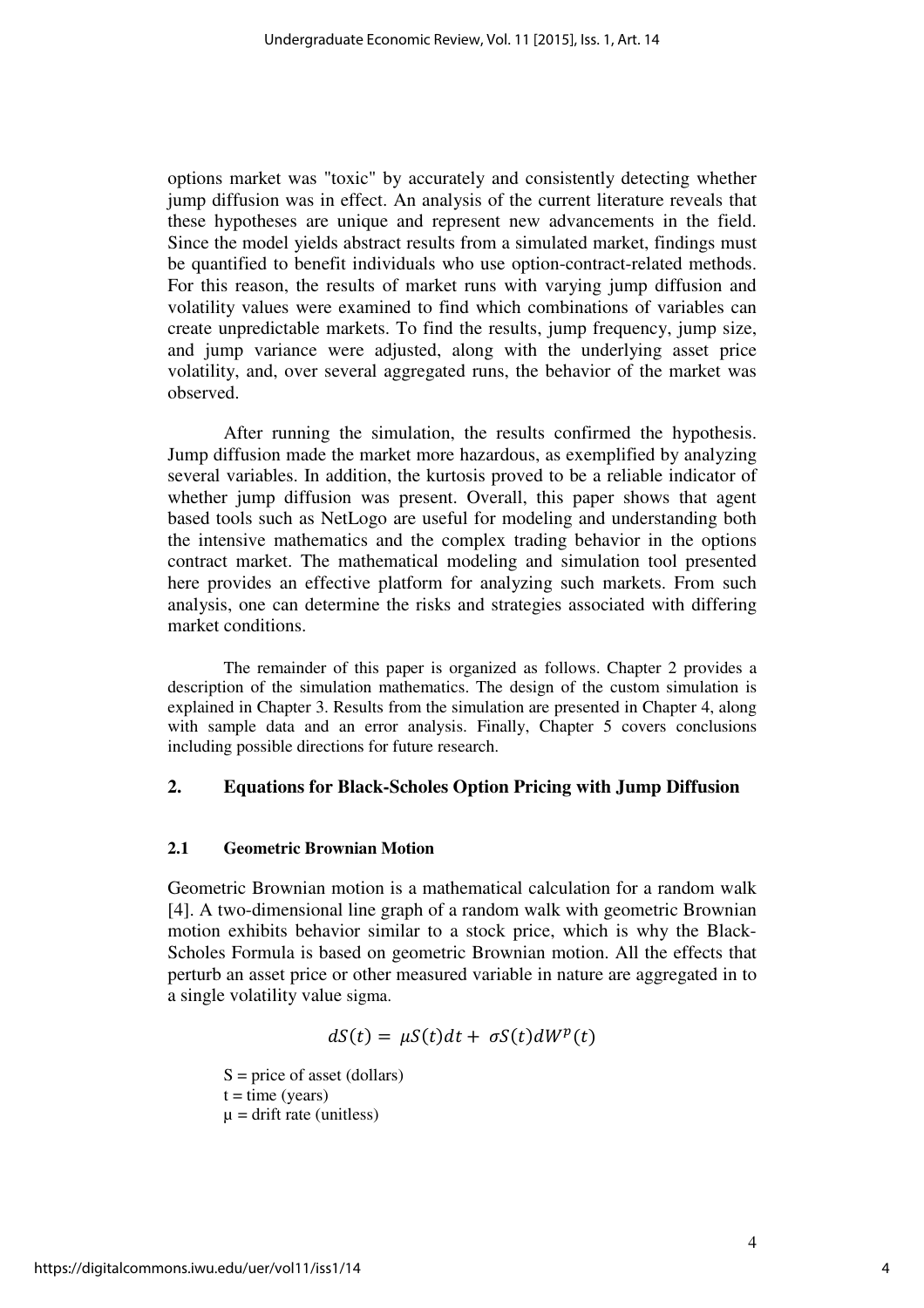$\sigma$  = volatility (unitless)  $dW^{p}$  = stochastic differential equation for stock prices

#### **2.2 Geometric Brownian Motion with Jumps**

 Geometric Brownian motion with jumps features an additional term that determines the size and frequency of an additional jump process beyond the random walk. A Poisson random distribution multiplied by  $J - 1$  allows for the chance of a jump in the market [16].

$$
dSt = \mu S(t)dt + \sigma S(t)dW_t + (J - 1)S(t)dN(t)
$$

 $S = price of asset (dollars)$  $t = time (years)$  $\mu$  = drift rate (unitless)  $\sigma$  = volatility (unitless)  $dW^{p}$  = stochastic differential equation for stock prices  $J =$  random process based on a normal distribution determining the jump size  $N(t)$  = Poisson random process with intensity  $\lambda$  determining the jump frequency

#### **2.3 Black-Scholes Option Pricing Equations**

The Black-Scholes Equation mostly uses values that are known to all traders. However, the volatility is estimated from observance of the stock market behavior, so the actual volatility is hidden from the simulated traders. Black-Scholes gives what the price of the option should be as a result of the inputted variables. This result can be compared to the market price of the option to determine whether one should buy or sell. Derivation and proofs of the Black-Scholes Equation are available in several references [4][15][16] and are beyond the scope of this paper. For a call option, the trader has the option, but not the obligation, to buy the underlying stock at the strike price on the expiration date. For a put option, the trader has the option, but not the obligation, to sell the underlying stock at the strike price on the expiration date.

#### **Call Option Equation for Black-Scholes**

$$
C(S,t) = N(d1)S - N(d2)Ke^{-r(T-t)}
$$

#### **Put Option Equation for Black-Scholes**

$$
P(S, t) = N(-d2)Ke^{-r(T-t)} - N(-d1)S
$$

$$
d1 = \frac{\ln(\frac{S}{K}) + (r + \frac{\sigma^2}{2})(T-t)}{\sigma\sqrt{T-t}}
$$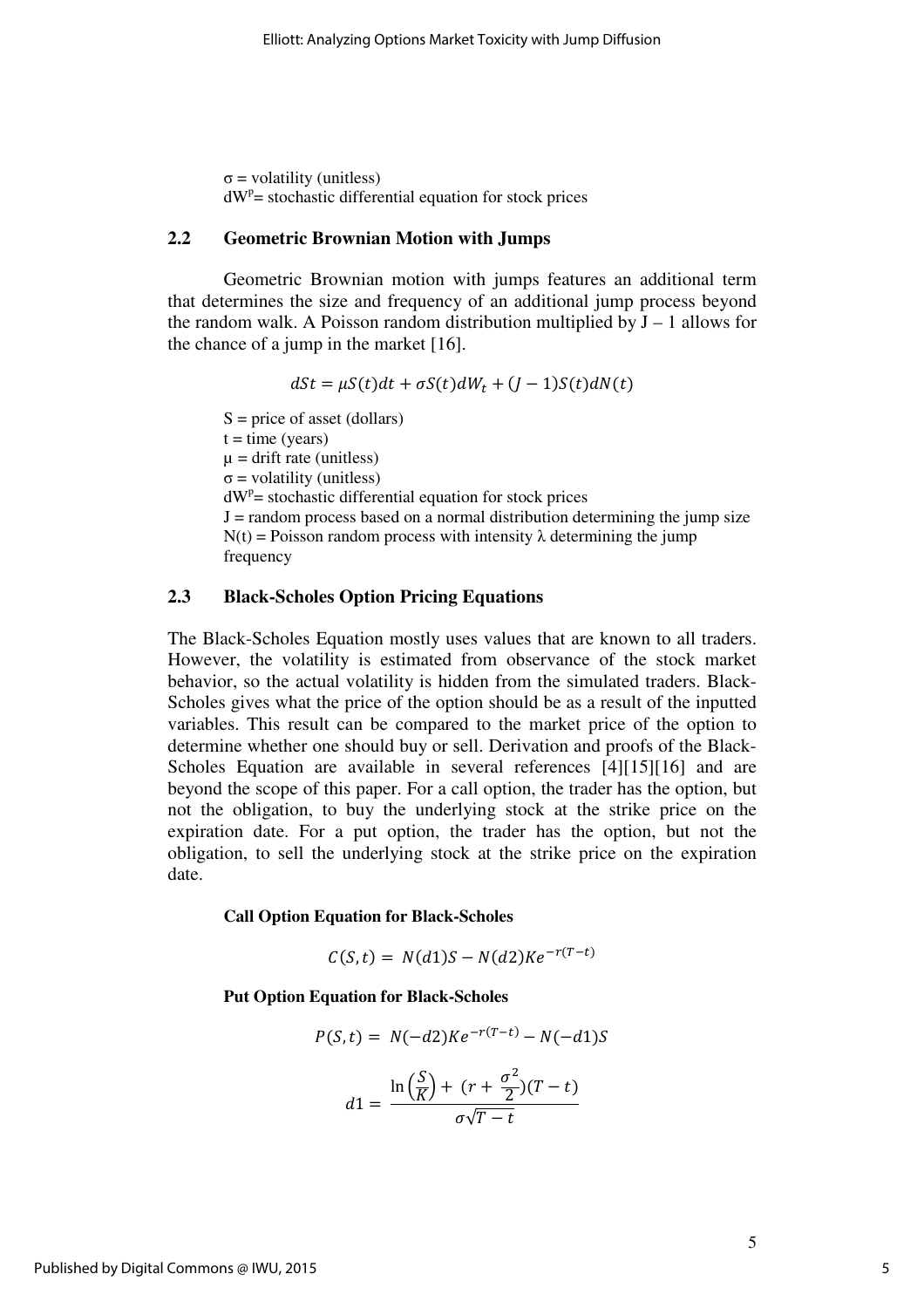$$
d2 = d1 - \sigma\sqrt{T - t}
$$

 $C() = \text{call option price}$  $P() = put option price$  $S = spot$  price (the price of the underlying stock)  $K =$  strike price (the agreed upon price of the stock at maturity)  $r =$  risk free rate of interest σ = stock volatility  $N()$  = normal standard distribution function  $T - t =$  time until maturity

## **2.4 Jump Diffusion Option Pricing Equation**

With jump diffusion present, the values  $\sigma$  and r in the Black-Scholes equation are replaced with  $\sigma_k$  and  $r_k$ , as calculated with the two equations below the main jump diffusion equation, which is a summation. As the value of k increases, the probability of k jumps happening decreases. In this way, the amount of money added to the new jump diffusion price converges to zero as k number of jumps happening becomes increasingly unlikely. The result of the jump diffusion equation gives how much to add to the value of the purely Black-Scholes price due to random jumps [16]. The presence of jump diffusion largely poses a threat because its associated variables cannot be calculated by individual traders, in contrast to the basic Black-Scholes variable sigma which can be estimated reliably by traders.

$$
P_{JD} = \sum_{k=0}^{\infty} \frac{\exp(-m\lambda T) (m\lambda T)^k}{k!} P_{BS}(S, K, \sigma_k, r_k, T)
$$

$$
\sigma_k = \sqrt{\sigma^2 + k v^2 / T}
$$

$$
r_k = r - \lambda (m - 1) + k \log(m) / T
$$

 $PJD = price$  with jump diffusion PBS = price with Black-Scholes  $v = jump$  volatility  $k =$  number of jumps  $\lambda$  = average number of jumps for each T-t  $m = average$  jump size  $T =$  time until expiration  $S = spot$  price  $K =$ strike price  $r =$  original risk free rate  $\sigma$  = original volatility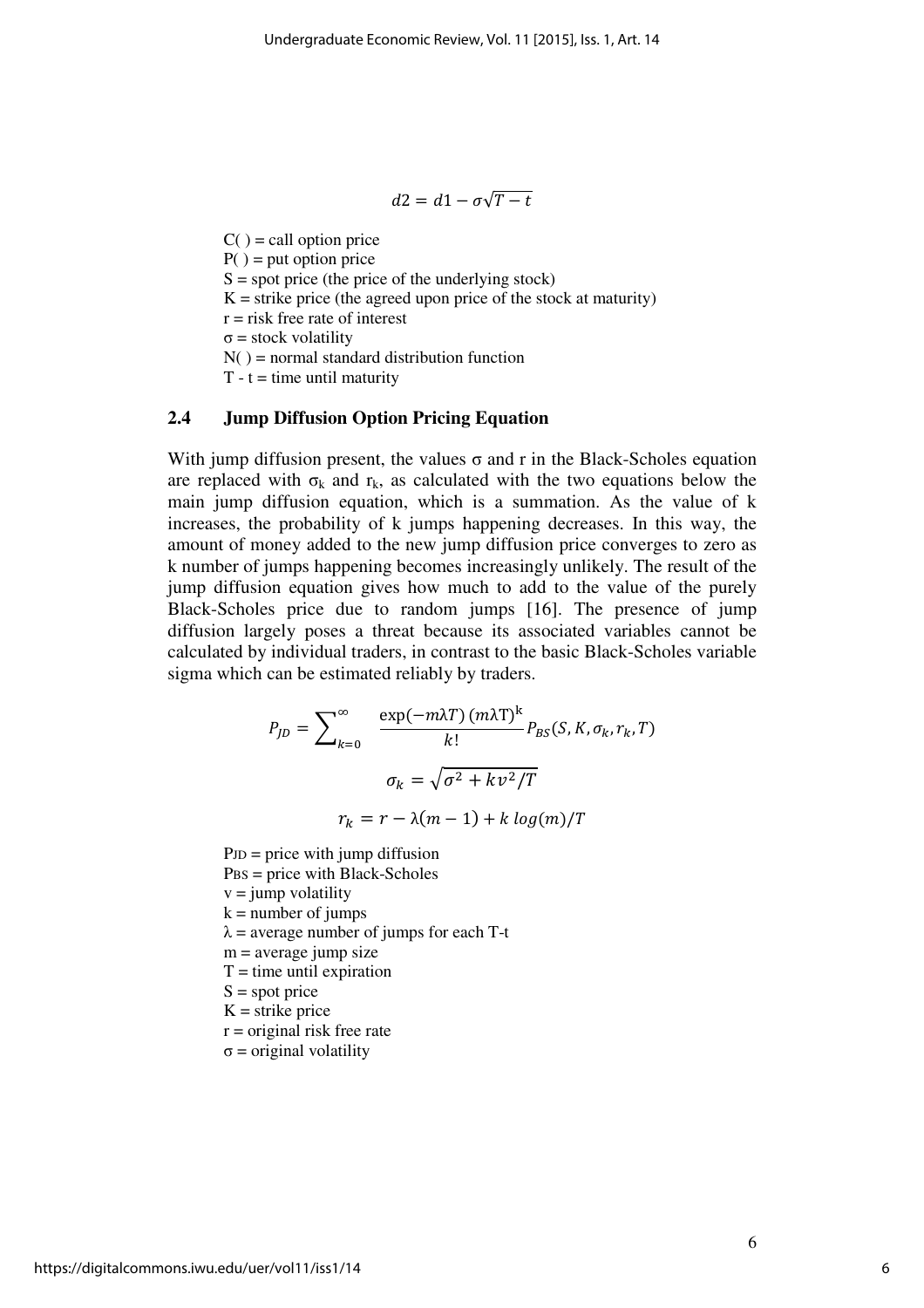#### **2.5 Kurtosis Equation**

 Kurtosis is equivalent to the calculation of volatility of volatility, or how much the underlying sigma value fluctuates. Essentially, kurtosis shows how much a distribution measures up to a normal distribution based on the peakedness or flatness of the distribution. A kurtosis departing from zero (positively or negatively) indicates that the option market sigma value is potentially unpredictably volatile, and the price behavior is departing from the constant-sigma geometric Brownian motion model upon which the Black Scholes formula relies. In this project, kurtosis was discovered to be an excellent detector of the presence of jump diffusion.

$$
Kurtosis = F1 \sum_{s} (\frac{x_i - \bar{x}}{s})^4 + F2
$$
\n
$$
F1 = \frac{n(n+1)}{(n-1)(n-2)(n-3)}
$$
\n
$$
F2 = -\frac{3(n-1)^2}{(n-2)(n-3)}
$$

 $x_i = i^{th}$  value

 $\bar{x}$  = sample mean  $n =$  number of samples s = sample standard deviation

#### **3. Simulation Design**

The model was programmed for this research using the agent-based modeling software NetLogo [21]. The NetLogo program creates multiple agents who interact within a simulated model. So-called agent based programs can be used for a wide variety of purposes, from simulating the spread of a disease to simulating a traffic grid. The Black-Scholes options market model created in NetLogo relies largely on the mathematical equations for geometric Brownian motion and the Black-Scholes formula, as well as the behavioral rules for simulated options traders. In this particular paper, an options market is defined as a group of individuals trading European stock options, which are stock options that can only be "cashed in" at the expiration date and not before.

Based on geometric Brownian motion, the Black-Scholes formula calculates the current value of a stock option using the variables of time until expiration, spot price, strike price, risk free rate of interest, and volatility. For the model, simulated options traders are created, each observing the underlying stock price, adjusting their calculations of the stock's volatility using their individual "judgement" and "patience" values [10][12]. Judgement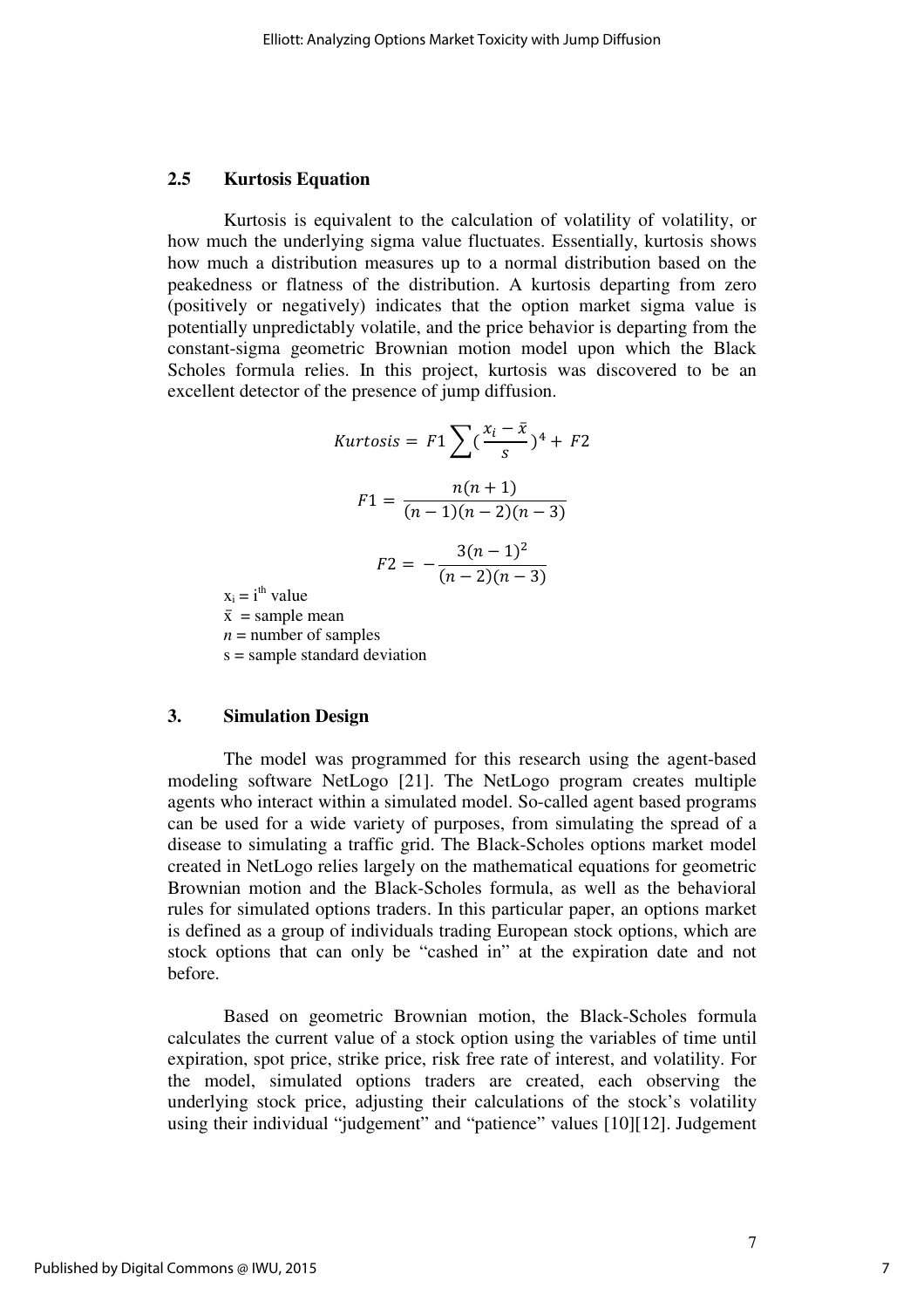refers to how far the trader incorporates personal judgement and deviates from the Black-Scholes formula. Patience refers to how quickly the trader enters the market and how much of the past market the trader looks at in calculations, especially in considering the key unknown value in the formula: underlying stock volatility. Figure 1 gives an overview of the simulation activity, described in more detail below.

**Figure 1: The cycle of the program, ending with the calculation of profits and losses** 



In this agent-based model of an options market, a plot was created mapping different traders on a grid, as shown in Figure 2 below. Each small square represents a trader. The x and y values of the traders on the plot indicate their judgement and patience, respectively. Each trader calculates an individual desired price based on the Black-Scholes Formula and each individual trader's own best estimate of volatility. Thus, the traders deviate according to their individual judgement and patience, allowing one to study how different personal variables affect success in the market as the traders seek more profitable operating points.

The traders are color coded depending on their success. Red signifies loss, while green signifies success. Lighter colors are on the extremes of success and loss. Conversely, the darker the color, the closer the trader is to zero profit or zero loss. The blue square indicates the most successful trader, and the yellow square indicates the least successful trader. Additionally, the user can adjust values such as the starting price or the actual volatility that is hidden from traders. Using the "Monte Carlo" method, markets are run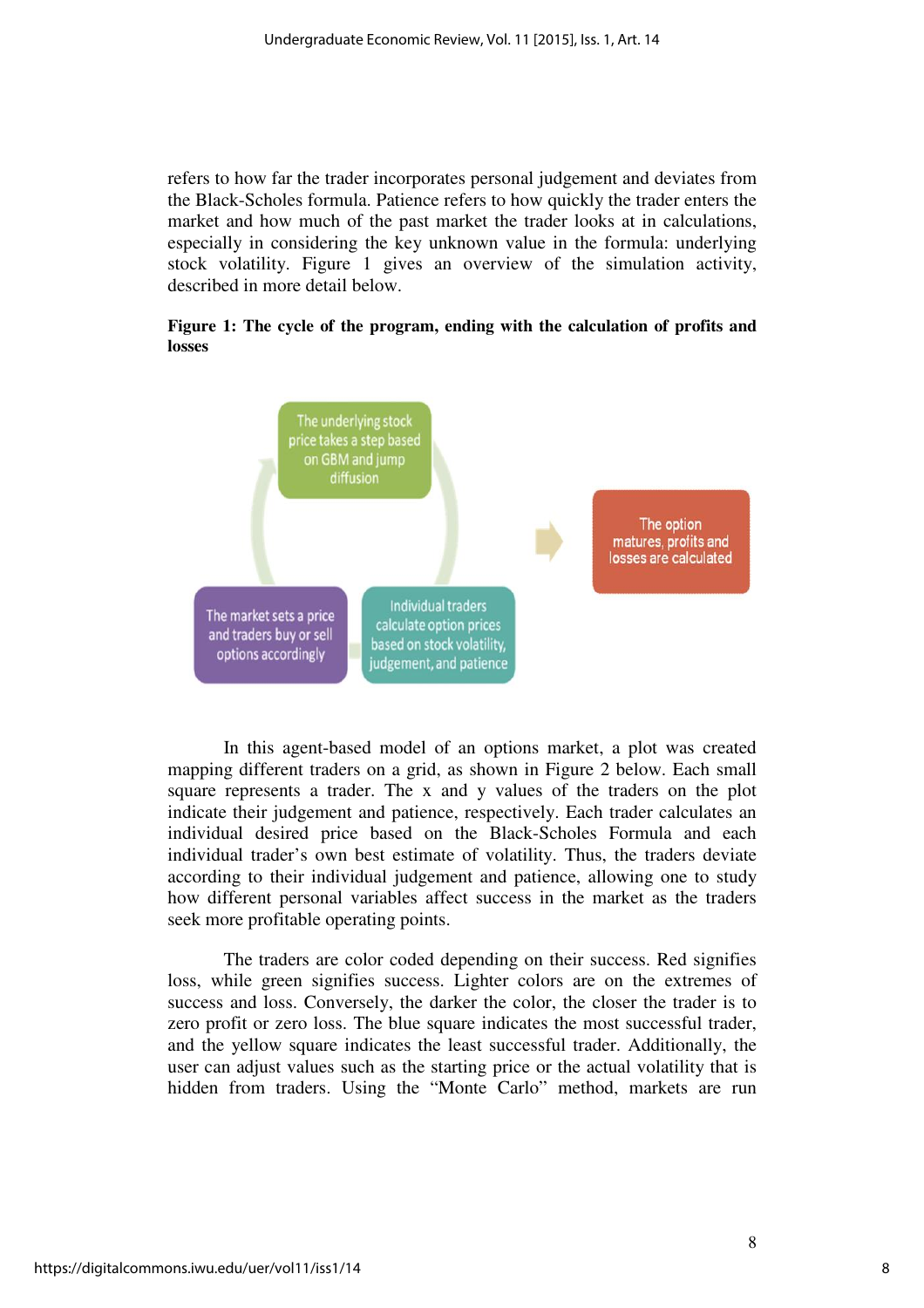quickly in succession, and the results of each market are averaged into the aggregate results of all the market runs.



**Figure 2 : Simulator Plot of Judgement versus Patience**

Traders enter the market when their patience in days has been reached. While the market runs, the spot price is updated with geometric Brownian motion plus jump diffusion. The traders update their minimum and maximum volatility if they see a new lowest or highest volatility, which in turn determines their buy and sell price. The market price of the option is found by taking the maximum buy price and minimum sell price of the traders and averaging the two. The traders look at the current options prices, and then they decide whether they want to buy or sell. At this point, the traders calculate with Black-Scholes and their estimated sigma what their buy and sell prices are, incorporating judgement. Their money and number of options contracts are both updated accordingly.

The program then finds the best and worst values for judgement and patience among the traders and indicates those two values on the graph (blue for the most successful trader, yellow for the least successful trader). The current true price is also calculated for the user to view, using the actual sigma value hidden to traders. The program then finds the pricing bias (how far off the market price is from the price calculated with the actual volatility), and includes that in the mean pricing bias over time. Finally, the program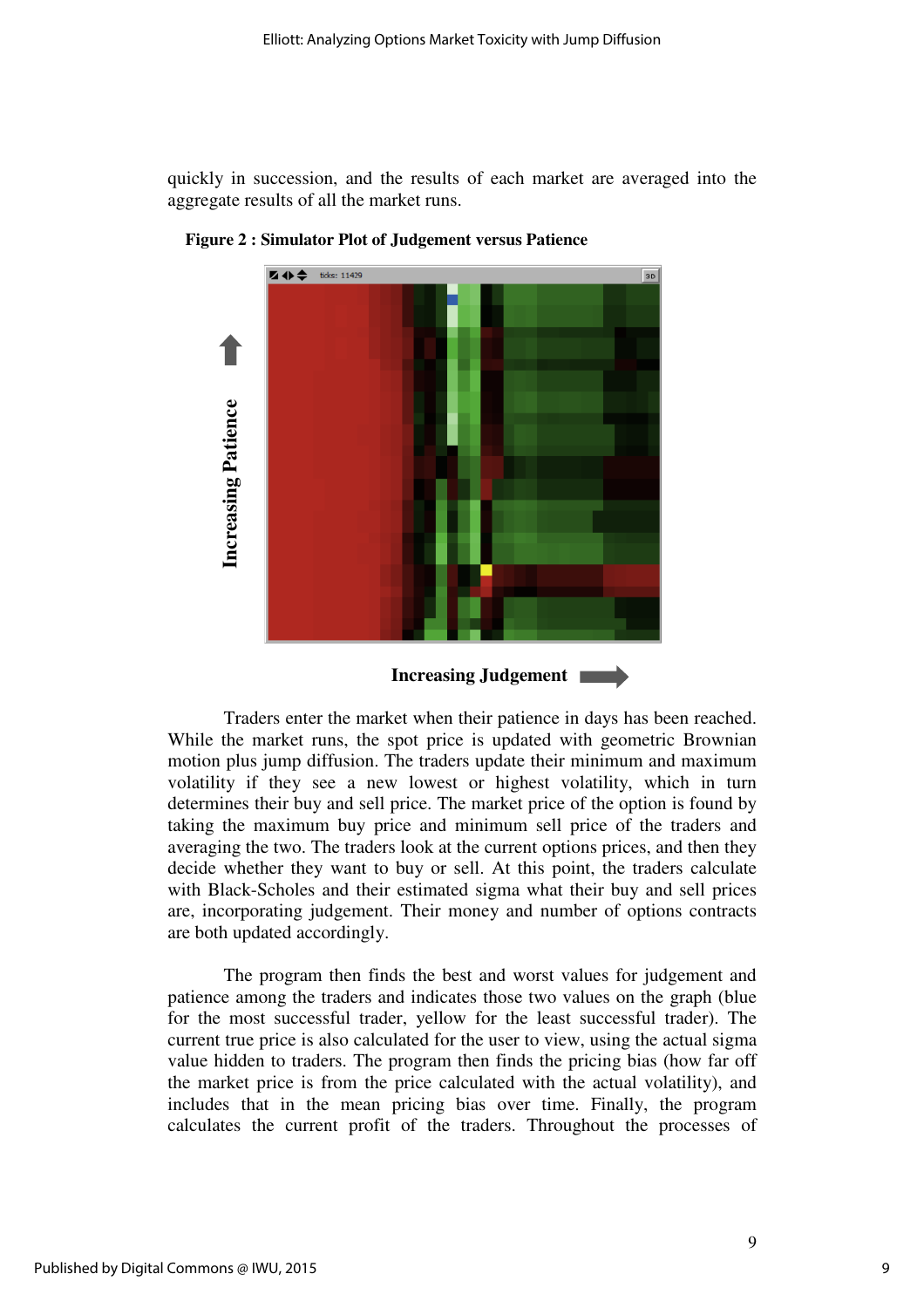running the market, the program updates the graph of stock price, the graph of the options market, the sigma (volatility) plot with minimum and maximum sigma, and the rate of activity in terms of buying and selling.

Jump diffusion techniques add an extra dimension to the program [18]. Adjustable variables direct the magnitude, frequency, and variance in the jumps that occur. Lambda increases the frequency of the jumps, and with standard time settings, lambda is the average number of jumps per year. The value 'm' gives the average size of the jump, with values below one giving negative jumps on average and a value of one giving equal probability of positive or negative jumps. The value 'v' is the jump volatility, which adjusts the variation in the size of the jumps. With the jump diffusion variables, one can analyze an options market with random jumps or crashes to examine the impact on the Black-Scholes formula's success.

Kurtosis calculates the value of volatility of volatility [19]. Volatility of volatility is used to determine how "toxic" a market is. A toxic market is defined as one that is unstable or difficult to predict, making it undesirable to participate in such a market. Under high volatility of volatility, the underlying volatility becomes more elusive because it varies more. When the underlying stock volatility is harder to pin down, Black-Scholes becomes less effective. Therefore, markets with high volatility of volatility are toxic markets—these markets are best avoided because traders cannot use robust analytical techniques to combat random chance.

#### **4. Results**

#### **4.1 Simulation example**

Figure 3 below shows the user interface of the model, captured after 123 market runs have been aggregated. The main display discussed earlier is located to the right. Recall that judgement increases from left to right, and patience increases as one moves upward. The red on the graph indicates unsuccessful traders, while the green represents successful traders. In addition, the traders with higher judgement values have mostly done better in this market, as the graph shifts from red to green as one moves from left to right. The asset price graph in the upper left corner also displays a jump, and the other graphs show the jump's effect on the option prices and the estimate of sigma.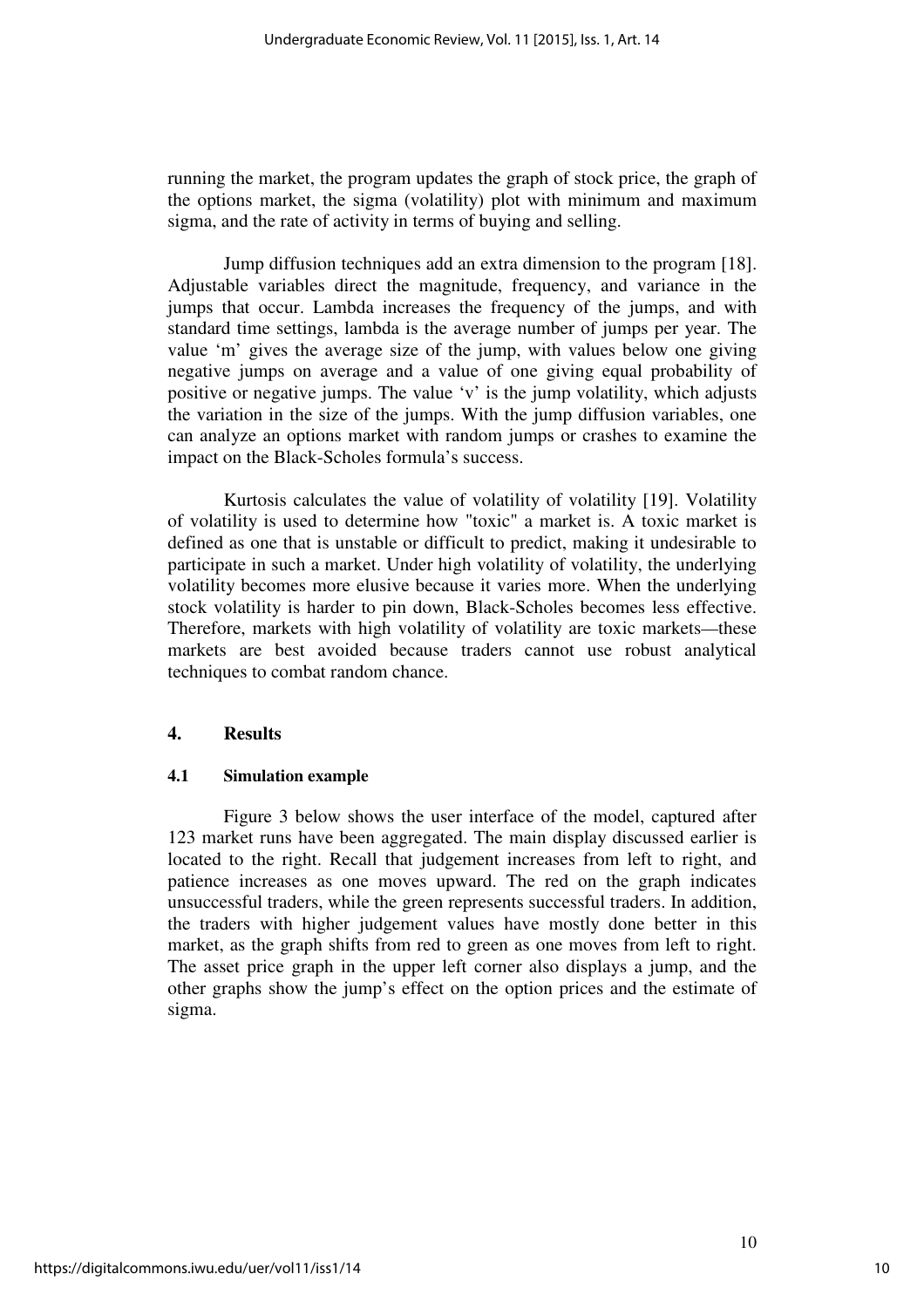

**Figure 3 : Screenshot of options market simulator** 

## **4.2 Simulation Analysis**

 To focus on the effects of jump diffusion, the following parameters were held constant in the simulation runs presented in this chapter: option time to expiration  $= 1$  year, simulation time step  $= 1$  day, risk free rate of interest  $(\mu, \text{drift}) = 0.02$ , minimum and maximum judgement and patience values, initial spot price  $= 100$ , strike price  $= 100$ , and the number of market runs  $=$ 500. The variables and constants are summarized in the table below.

**Table 1 : Variables and constants used to analyze the effects of jump diffusion** 

| Independent Variables                                                                                                                                                 | Constants                                                                                                                                                                                                                           | Dependent Variables                                                                                                                      |
|-----------------------------------------------------------------------------------------------------------------------------------------------------------------------|-------------------------------------------------------------------------------------------------------------------------------------------------------------------------------------------------------------------------------------|------------------------------------------------------------------------------------------------------------------------------------------|
| • Jump Volatility<br>(variance in jumps)<br>• Lambda (average<br>number of jumps per<br>year)<br>• Stock Volatility<br>(variance in the<br>underlying stock<br>price) | • Time until Expiration<br>and the timestep<br>• Average Jump Size<br>• Mu (drift and risk<br>free rate)<br>• Maximum and<br>minimum possible<br>judgement and<br>patience values<br>• Initial Spot Price<br>• Initial Strike Price | • Mean Kurtosis<br>• Max-Min Average<br>Profit<br>• Mean Pricing Bias<br>• Pricing Bias<br><b>Standard Deviation</b><br>• Best judgement |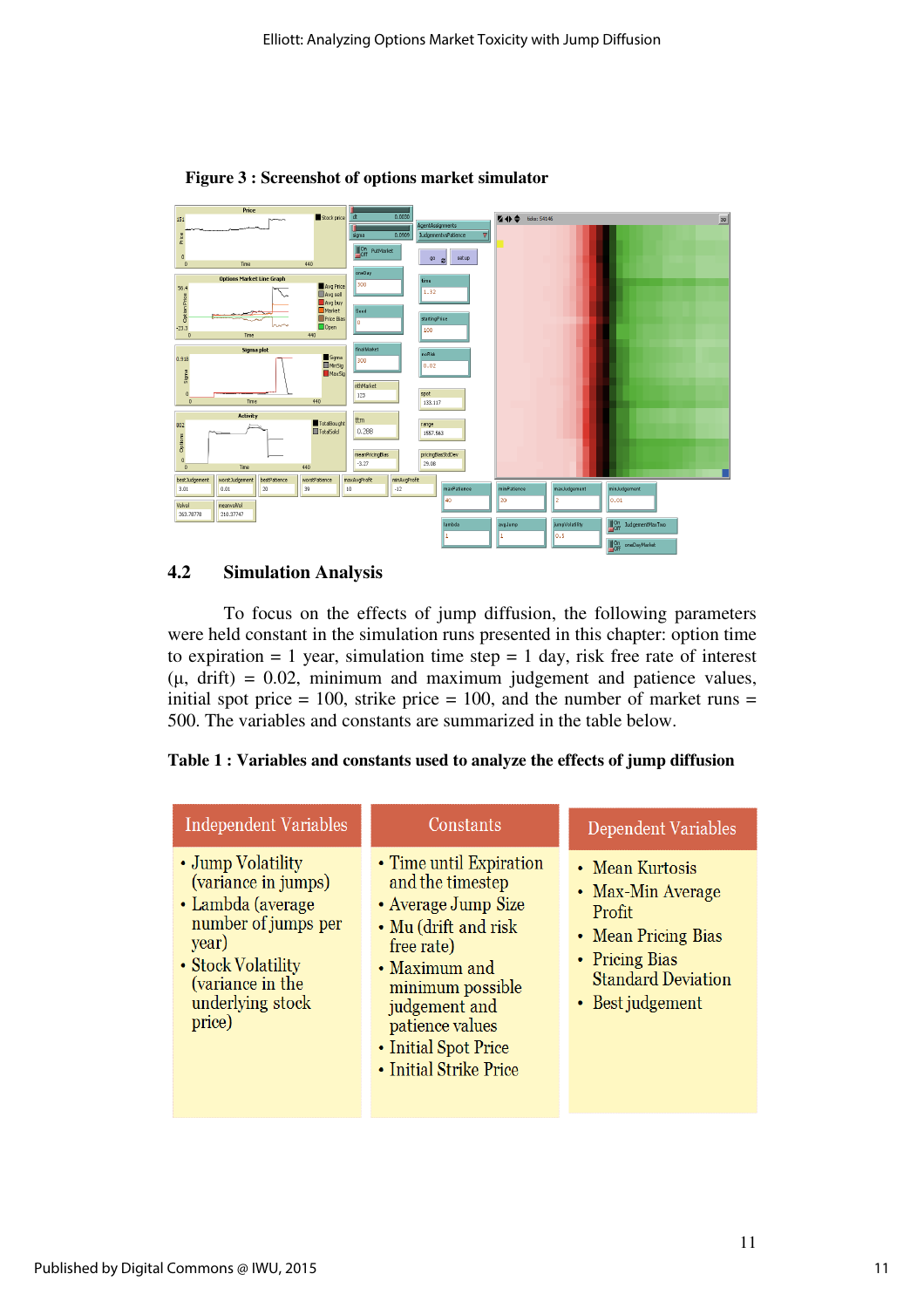

**Figure 4 : Mean Kurtosis** 

**Figure 5 : Mean Kurtosis, Detail at Low Jump Volatility** 



The graphs in Figures 4 and 5 portray the volatility of volatility, or kurtosis, measured for a call options market averaged over 500 market runs for various sigma and jump volatility values. Lambda was alternated between lambda =  $0$ (no jumps, for the purple, light blue, and gold lines, which are virtually collinear) and lambda  $= 1$  (one jump per year on average, for the blue, red, and green curves). As shown, even with just one jump per year, mean kurtosis spikes at low jump volatility values, thereby making mean kurtosis an effective measure of the presence of jump diffusion. As predicted by theory, this graph illustrates that underlying asset volatility sigma has a negligible effect on mean kurtosis, especially compared to jump diffusion. Therefore, mean kurtosis gives a clear indication of whether jump diffusion is present.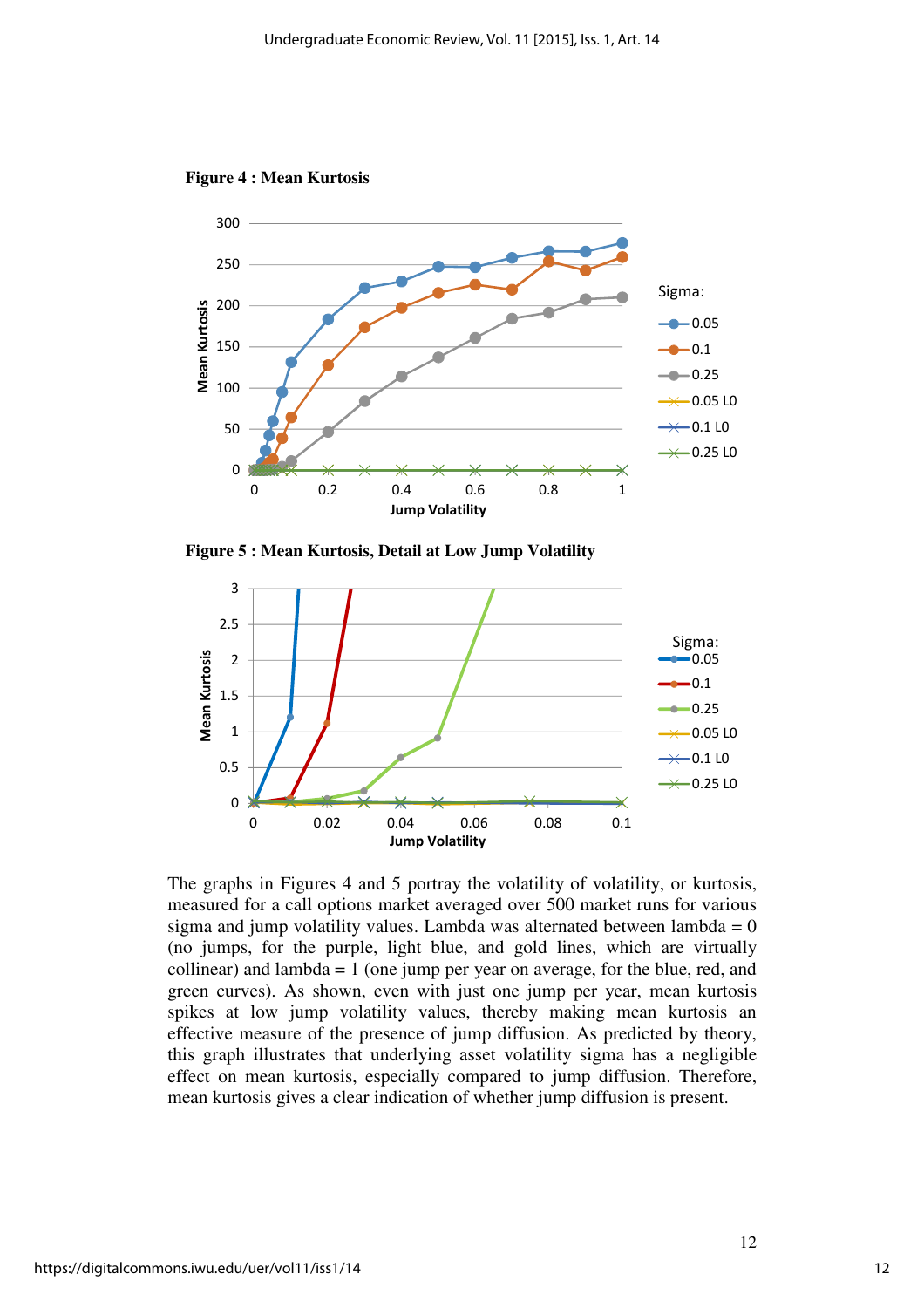**Figure 6 : Max-Min Average Profit, Lambda = 1**



**Figure 7 : Max-Min Average Profit, Lambda=1, Detail at Low Jump Volatility** 



Figures 6 and 7 show the difference between maximum profit (most successful trader) and minimum profit (least successful trader), in a given market run, averaged over 500 market runs for a lambda of 1 (one jump per year on average). As the graphs show, this max-min profit value increases with jump volatility, as the effects of jump diffusion create a wider disparity between the most and least successful traders. As a result, jump diffusion increases how much the option could change from its initial price. Therefore, those who wish to avoid losing money from excessive market swings would do best to stay out of such a market.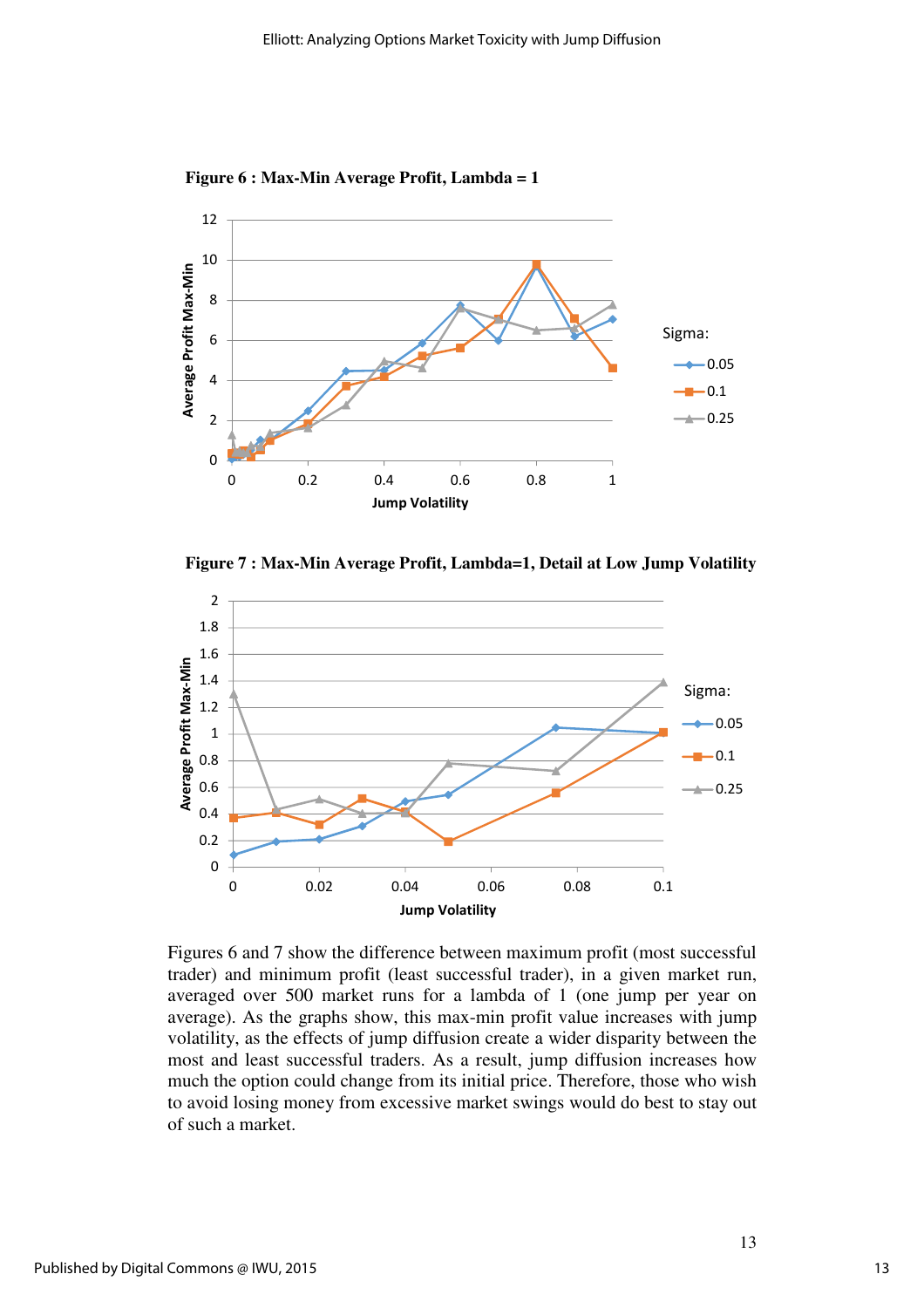**Figure 8 : Mean Pricing Bias, Lambda = 1**



**Figure 9 : Mean Pricing Bias, Call Options, Detail at Low Jump Volatility** 



Figures 8 and 9 show the mean pricing bias increasingin magnitude with higher jump volatility, as the traders drive the market price far from the pure Black-Scholes theoretical price. The pricing bias, or difference between market price and theoretical Black-Scholes price, was averaged over 500 market runs. Moving away from the basic Black-Scholes calculation implies that another force besides underlying asset volatility (sigma) is impacting the traders. In this case, that force must be jump diffusion destabilizing the market.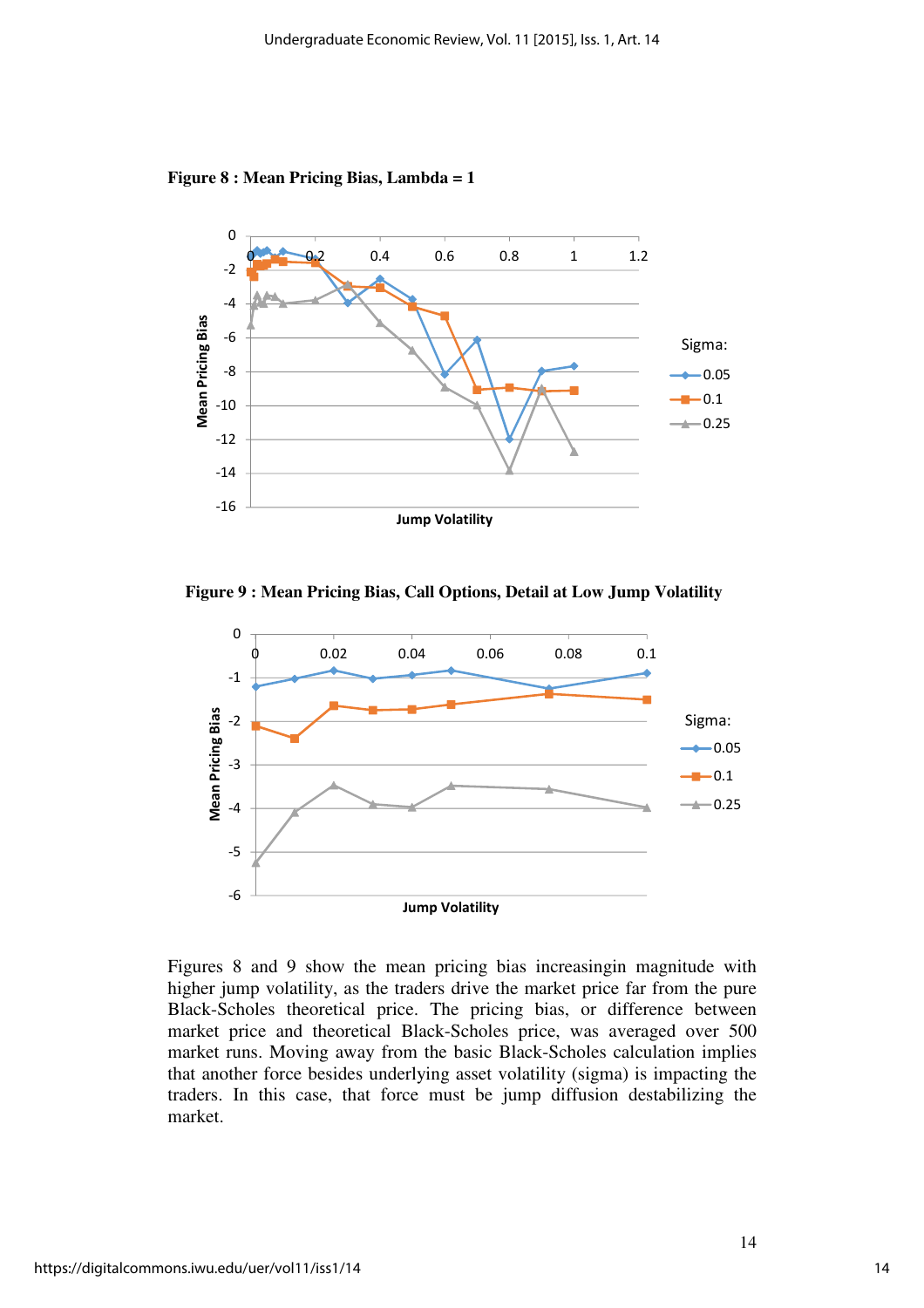**Figure 10 : Best Judgement, Lambda = 1** 



**Figure 11 : Best Judgement, Lambda=1, Detail at Low Jump Volatility** 



Figures 10 and 11 show the best judgement value, which is the judgement value applied by the trader that ends up with the highest profit at the end of a market run, averaged over 500 market runs. The best judgement value quickly hits the ceiling of 3.01 as jump volatility increases. As early as jump volatility=0.04, best judgement is at the maximum allowed by the pricing model. This result indicates an attempt to increase the price due to the additional volatility. Best judgement shows another reason why the presence of jump diffusion can be considered toxic.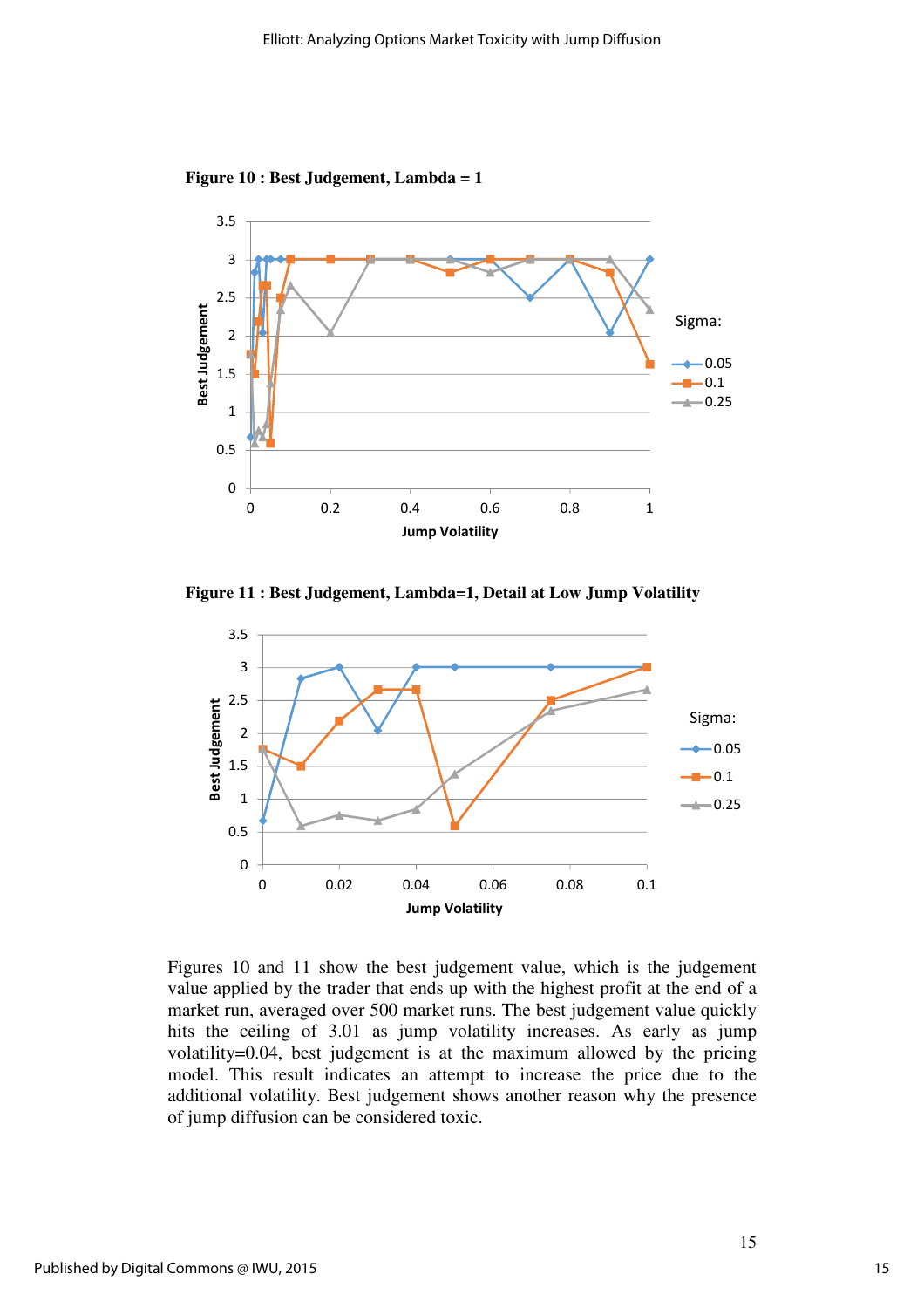

**Figure 12 : Pricing Bias Standard Deviation, Lambda=1**

**Figure 13 : Pricing Bias Std Dev, Lambda=1, Detail at Low Jump Volatility** 



Figures 12 and 13 show the standard deviation of pricing bias also increases with jump volatility, which means the traders spread the market price farther apart as they try to use Black-Scholes in the presence of jump diffusion. Entering a market with high pricing bias standard deviation means traders find it difficult to pinpoint a successful price.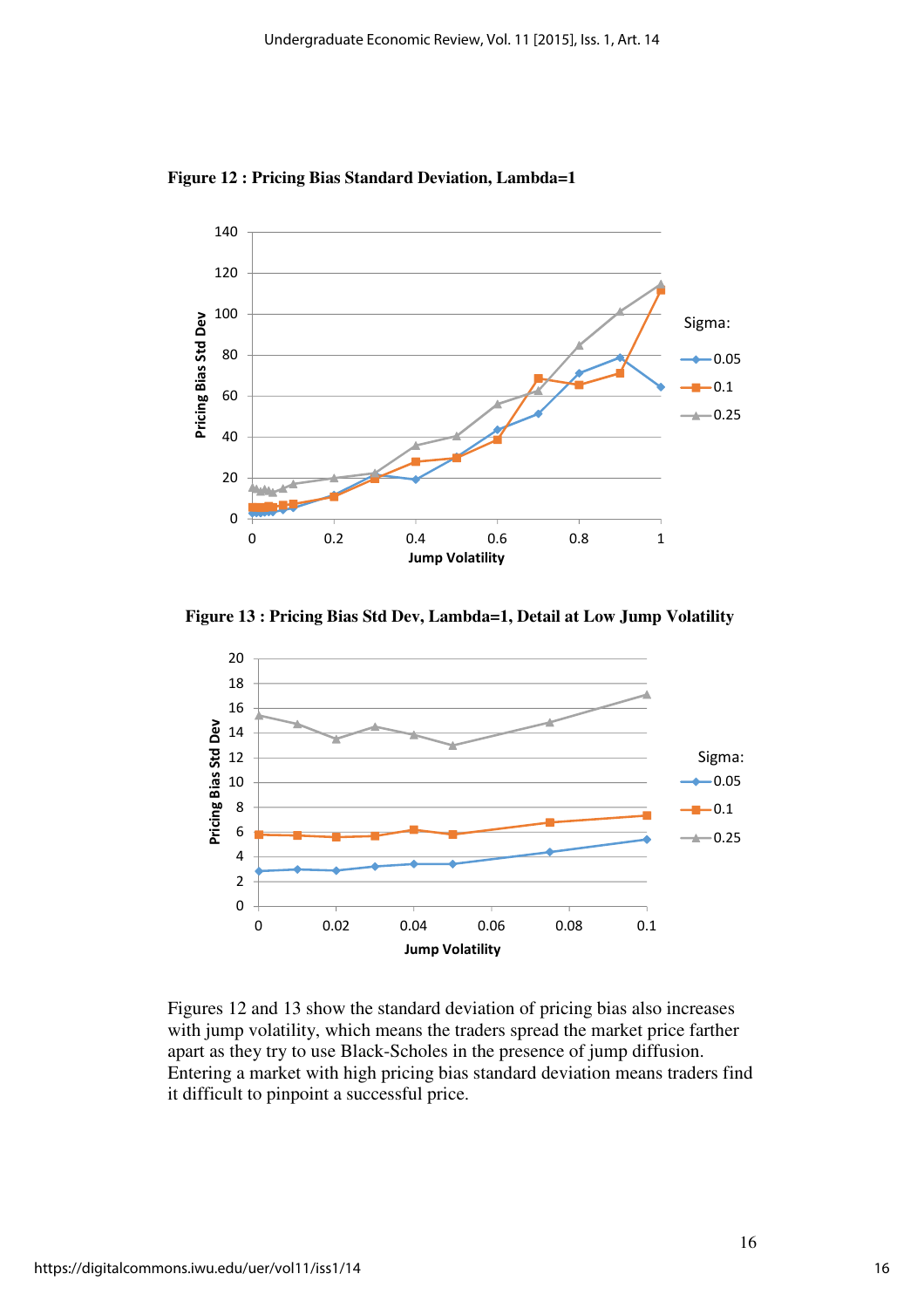



For the four graphs in Figure 14, the market type was a call options market and sigma was 0.1. The "MVV delta" line subtracted mean kurtosis when lambda was 1 from mean kurtosis when lambda was 0 under these conditions. Each "delta" line likewise subtracted its respective value when lambda was 1 from the value when lambda was 0 under these conditions. Distance from the x-axis represents how strongly the plotted variable is affected by lambda's presence under a given jump volatility value. All of these variables increase with jump volatility, as kurtosis does. However, kurtosis increases more smoothly and decisively than any of the other variables. Although all of the values can detect the presence of lambda to some degree, mean kurtosis is the clearest and strongest indicator. "MVV delta" curves upward in a smooth plot, but the other plots are irregular and fluctuate erratically. In addition, unlike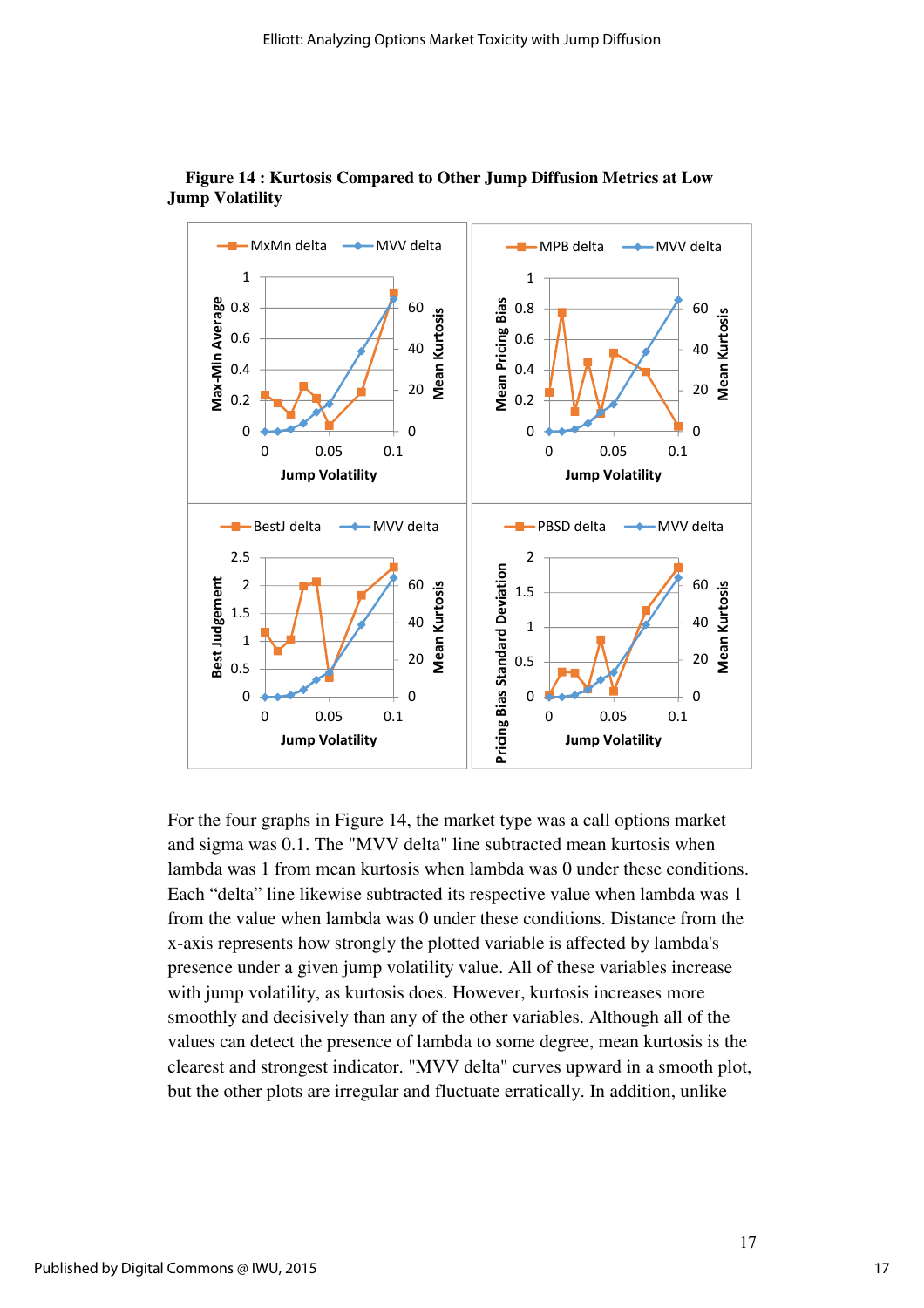kurtosis, none of the other variables shown here besides kurtosis can be analyzed by an individual trader.

The put market data displays results similar to the call option data analyzed above. Whether the market involves call or put options, jump diffusion ultimately has the same effect of unbalancing the market. Since the put market data is largely similar to the call option data, it was not graphed in this paper.

## **4.3 Error Analysis**

For a call options market under a lambda of 1 and a sigma of 0.5, the  $R<sup>2</sup>$  value for a binomial approximation of mean kurtosis was 0.984. This means that the plot of mean kurtosis was very consistent and accounted for 98.4% of the variation in the plot. For comparison, in a call options market under a lambda of 1 and a sigma of 0.5, plotting mean pricing bias gave an  $\mathbb{R}^2$ value of 0.917. Although mean pricing bias clearly increases with jump diffusion, kurtosis yields a more consistent association than mean pricing bias. Kurtosis has a superior association compared to other metrics such as pricing bias standard deviation and best judgement as well. Additionally, regarding number of market runs used to compute results, the intent of the study was to determine trends rather than boundaries. Therefore, 500 market runs was deemed enough to provide a clear indication of market behavior. Furthermore, preliminary testing with 500 market runs yielded expected patterns under a Black-Scholes system.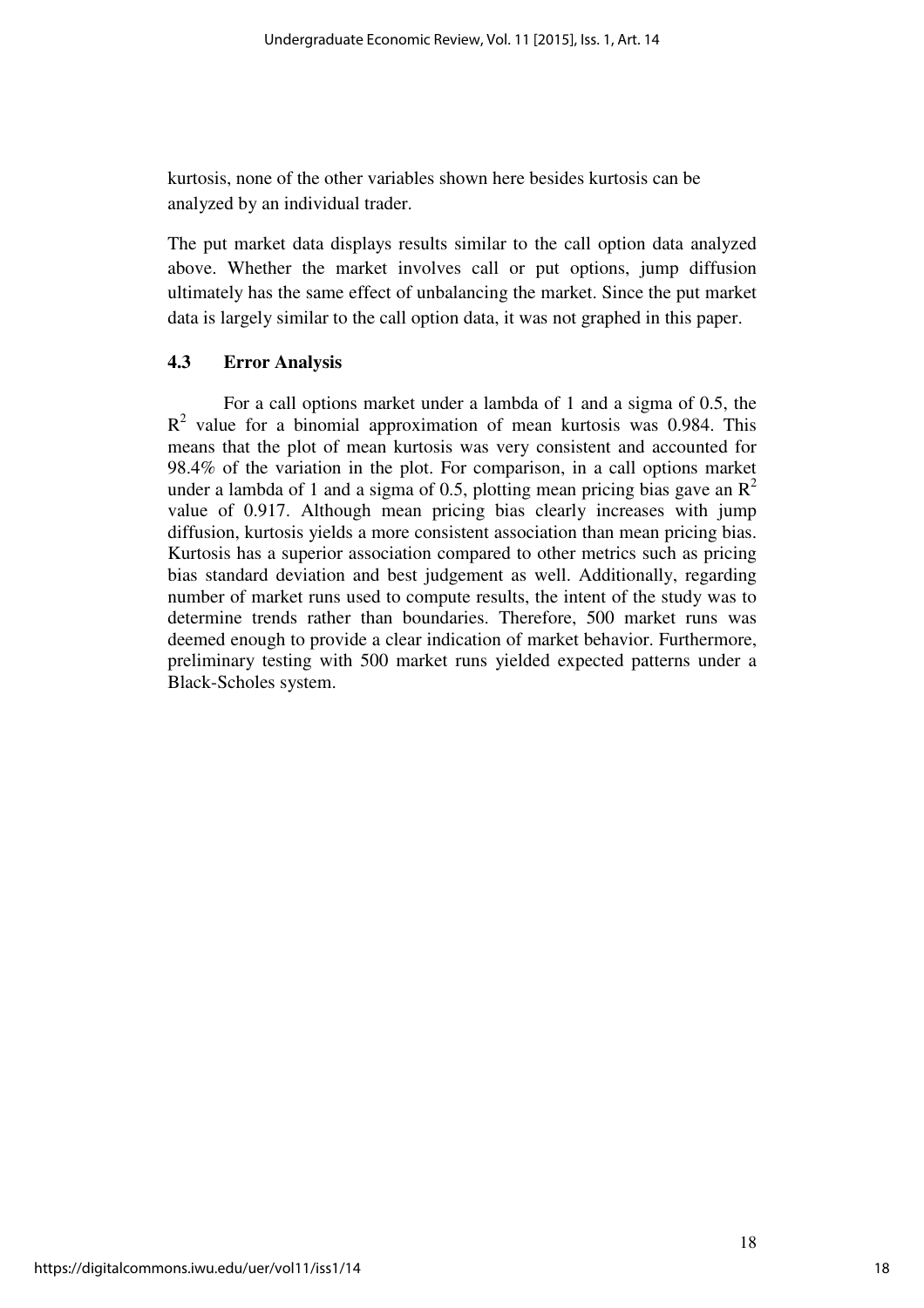## **4.4 Simulation Data Examples**

**Table 2 : Call Market Data, Averaged from 500 Simulated Market Runs** 

| Input        |                   |       | Output          |                |             |                 |             |
|--------------|-------------------|-------|-----------------|----------------|-------------|-----------------|-------------|
|              |                   |       |                 | Max-           | Mean        | Pricing         | <b>Best</b> |
|              | Jump              |       | <b>Mean</b>     | <b>Min Avg</b> | Pricing     | <b>Bias Std</b> | Judge-      |
| Lambda       | <b>Volatility</b> | Sigma | <b>Kurtosis</b> | Profit         | <b>Bias</b> | Dev             | ment        |
| 1            | 0.00              | 0.05  | $-0.003$        | 0.093          | $-1.203$    | 2.851           | 0.674       |
| $\mathbf{1}$ | 0.10              | 0.05  | 131.711         | 1.009          | $-0.889$    | 5.416           | 3.010       |
| $\mathbf{1}$ | 0.20              | 0.05  | 183.632         | 2.493          | $-1.334$    | 11.791          | 3.010       |
| $\mathbf{1}$ | 0.40              | 0.05  | 229.790         | 4.516          | $-2.509$    | 19.266          | 3.010       |
| $\mathbf{1}$ | 0.60              | 0.05  | 247.153         | 7.766          | $-8.147$    | 43.586          | 3.010       |
| $\mathbf{1}$ | 0.80              | 0.05  | 266.455         | 9.693          | $-11.972$   | 71.175          | 3.010       |
| $\mathbf{1}$ | 1.00              | 0.05  | 276.654         | 7.062          | $-7.657$    | 64.433          | 3.010       |
| $\mathbf{1}$ | 0.00              | 0.10  | 0.003           | 0.370          | $-2.104$    | 5.795           | 1.764       |
| $\mathbf{1}$ | 0.10              | 0.10  | 64.431          | 1.015          | $-1.499$    | 7.348           | 3.010       |
| $\mathbf{1}$ | 0.20              | 0.10  | 127.966         | 1.855          | $-1.569$    | 10.904          | 3.010       |
| $\mathbf{1}$ | 0.40              | 0.10  | 197.802         | 4.194          | $-3.042$    | 27.954          | 3.010       |
| $\mathbf{1}$ | 0.60              | 0.10  | 225.937         | 5.625          | $-4.701$    | 38.681          | 3.010       |
| $\mathbf{1}$ | 0.80              | 0.10  | 254.145         | 9.806          | $-8.930$    | 65.498          | 3.010       |
| $\mathbf{1}$ | 1.00              | 0.10  | 259.436         | 4.630          | $-9.099$    | 111.802         | 1.632       |
| $\mathbf{1}$ | 0.00              | 0.25  | 0.024           | 1.302          | $-5.244$    | 15.426          | 1.764       |
| $\mathbf{1}$ | 0.10              | 0.25  | 11.249          | 1.391          | $-3.977$    | 17.123          | 2.667       |
| $\mathbf{1}$ | 0.20              | 0.25  | 46.756          | 1.651          | $-3.769$    | 20.010          | 2.045       |
| $\mathbf{1}$ | 0.40              | 0.25  | 114.185         | 4.972          | $-5.112$    | 35.894          | 3.010       |
| $\mathbf{1}$ | 0.60              | 0.25  | 161.081         | 7.615          | $-8.905$    | 56.111          | 2.836       |
| $\mathbf{1}$ | 0.80              | 0.25  | 191.812         | 6.510          | $-13.826$   | 84.826          | 3.010       |
| $\mathbf{1}$ | 1.00              | 0.25  | 210.432         | 7.787          | $-12.707$   | 114.777         | 2.346       |
| 0            | 0.00              | 0.05  | 0.010           | 0.105          | $-1.122$    | 2.906           | 1.048       |
| 0            | 0.10              | 0.05  | 0.005           | 0.116          | $-1.067$    | 3.076           | 0.674       |
| 0            | 0.20              | 0.05  | 0.015           | 0.128          | $-1.095$    | 2.766           | 0.851       |
| 0            | 0.40              | 0.05  | 0.016           | 0.116          | $-0.996$    | 2.894           | 0.594       |
| 0            | 0.60              | 0.05  | $-0.001$        | 0.183          | $-1.149$    | 3.114           | 1.505       |
| 0            | 0.80              | 0.05  | 0.012           | 0.178          | $-1.208$    | 3.015           | 1.154       |
| 0            | 1.00              | 0.05  | $-0.018$        | 0.091          | $-1.143$    | 2.909           | 0.594       |
| 0            | 0.00              | 0.10  | 0.011           | 0.132          | $-1.848$    | 5.825           | 0.594       |
| 0            | 0.10              | 0.10  | $-0.006$        | 0.116          | $-1.534$    | 5.486           | 0.674       |
| 0            | 0.20              | 0.10  | $-0.004$        | 0.194          | $-1.714$    | 5.204           | 0.760       |
| 0            | 0.40              | 0.10  | $-0.012$        | 0.229          | $-1.597$    | 5.338           | 1.048       |
| 0            | 0.60              | 0.10  | 0.016           | 0.260          | $-1.672$    | 5.571           | 1.632       |
| 0            | 0.80              | 0.10  | $-0.006$        | 0.200          | $-1.845$    | 5.141           | 1.048       |
| 0            | 1.00              | 0.10  | 0.010           | 0.289          | $-1.988$    | 5.446           | 1.505       |
| 0            | 0.00              | 0.25  | 0.030           | 0.382          | $-3.760$    | 15.044          | 0.674       |
| 0            | 0.10              | 0.25  | 0.013           | 0.432          | $-3.618$    | 13.215          | 1.902       |
| 0            | 0.20              | 0.25  | 0.028           | 0.424          | $-2.923$    | 13.339          | 0.594       |
| 0            | 0.40              | 0.25  | 0.016           | 0.460          | $-3.814$    | 14.965          | 0.674       |
| 0            | 0.60              | 0.25  | 0.004           | 0.740          | $-4.520$    | 15.249          | 1.154       |
| 0            | 0.80              | 0.25  | 0.004           | 0.632          | $-3.958$    | 14.492          | 0.760       |
| 0            | 1.00              | 0.25  | 0.020           | 0.421          | $-3.259$    | 13.684          | 0.947       |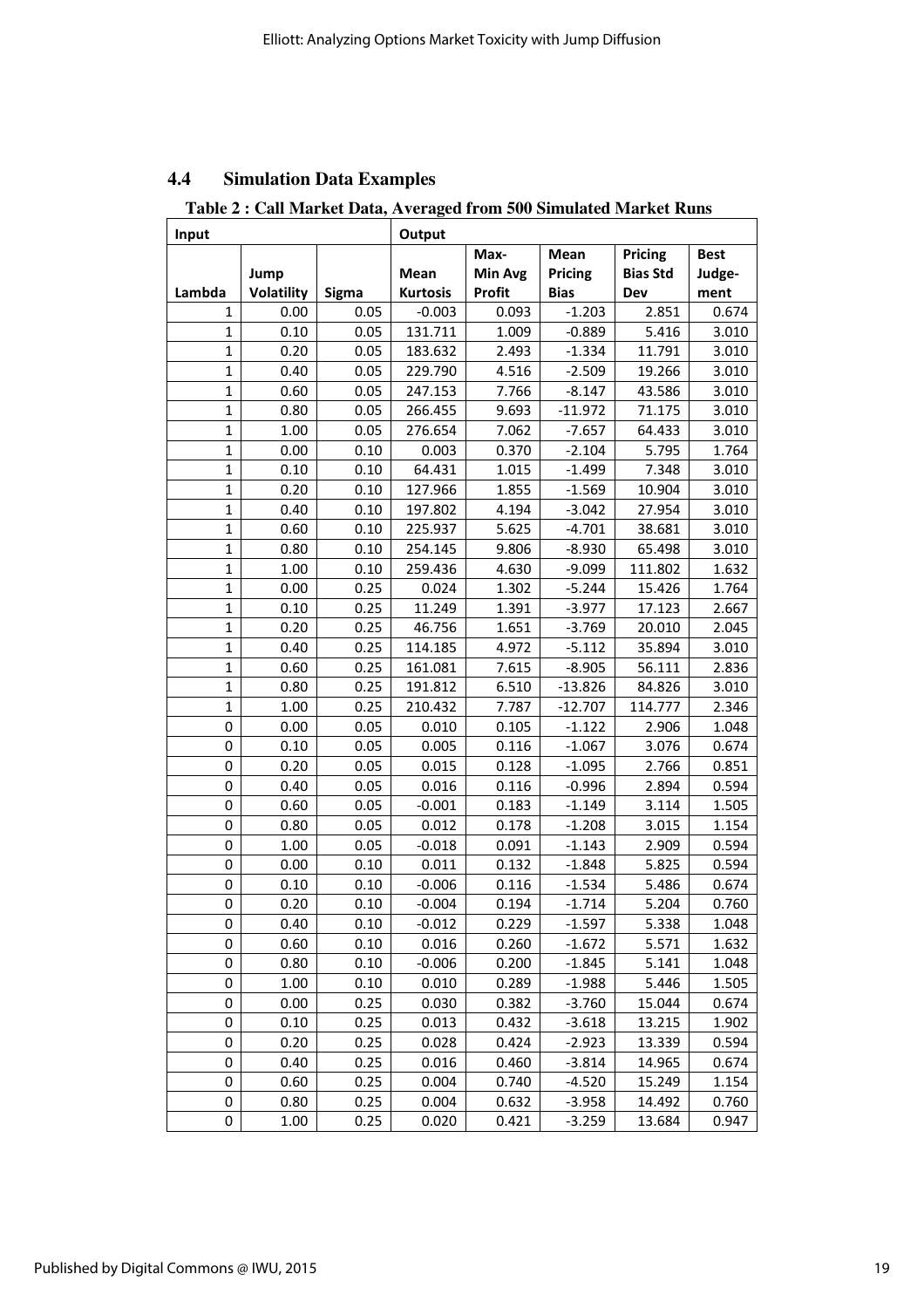| Input        |                           |       | Output                         |                                  |                                       |                                          |                               |
|--------------|---------------------------|-------|--------------------------------|----------------------------------|---------------------------------------|------------------------------------------|-------------------------------|
| Lambda       | Jump<br><b>Volatility</b> | Sigma | <b>Mean</b><br><b>Kurtosis</b> | Max-<br><b>Min Avg</b><br>Profit | <b>Mean</b><br>Pricing<br><b>Bias</b> | <b>Pricing</b><br><b>Bias Std</b><br>Dev | <b>Best</b><br>Judge-<br>ment |
| 1            | 0.00                      | 0.05  | $-0.011$                       | 0.069                            | $-0.364$                              | 1.685                                    | 1.764                         |
| $\mathbf{1}$ | 0.10                      | 0.05  | 129.689                        | 1.057                            | $-0.265$                              | 3.606                                    | 3.010                         |
| 1            | 0.20                      | 0.05  | 188.622                        | 1.934                            | 0.092                                 | 5.862                                    | 3.010                         |
| $\mathbf{1}$ | 0.40                      | 0.05  | 234.062                        | 4.714                            | $-0.813$                              | 11.415                                   | 3.010                         |
| $\mathbf{1}$ | 0.60                      | 0.05  | 251.238                        | 6.795                            | $-3.706$                              | 15.006                                   | 3.010                         |
| $\mathbf{1}$ | 0.80                      | 0.05  | 256.487                        | 8.403                            | $-7.639$                              | 17.362                                   | 3.010                         |
| 1            | 1.00                      | 0.05  | 268.562                        | 8.535                            | $-8.476$                              | 18.223                                   | 3.010                         |
| $\mathbf{1}$ | 0.00                      | 0.10  | $-0.011$                       | 0.150                            | $-0.884$                              | 4.064                                    | 0.519                         |
| $\mathbf{1}$ | 0.10                      | 0.10  | 59.814                         | 0.957                            | $-0.957$                              | 5.524                                    | 3.010                         |
| $\mathbf{1}$ | 0.20                      | 0.10  | 129.481                        | 2.150                            | $-0.203$                              | 7.136                                    | 3.010                         |
| 1            | 0.40                      | 0.10  | 192.369                        | 4.481                            | $-2.084$                              | 11.506                                   | 3.010                         |
| $\mathbf{1}$ | 0.60                      | 0.10  | 217.752                        | 7.376                            | $-4.206$                              | 15.266                                   | 3.010                         |
| $\mathbf{1}$ | 0.80                      | 0.10  | 242.483                        | 9.062                            | $-6.946$                              | 18.152                                   | 3.010                         |
| $\mathbf{1}$ | 1.00                      | 0.10  | 248.351                        | 9.285                            | $-8.239$                              | 18.152                                   | 3.010                         |
| $\mathbf{1}$ | 0.00                      | 0.25  | 0.019                          | 0.326                            | $-3.434$                              | 9.643                                    | 0.947                         |
| $\mathbf{1}$ | 0.10                      | 0.25  | 9.709                          | 1.016                            | $-3.118$                              | 9.814                                    | 1.383                         |
| $\mathbf{1}$ | 0.20                      | 0.25  | 46.167                         | 1.743                            | $-2.448$                              | 10.408                                   | 2.193                         |
| $\mathbf{1}$ | 0.40                      | 0.25  | 116.153                        | 3.551                            | $-2.753$                              | 14.218                                   | 3.010                         |
| $\mathbf{1}$ | 0.60                      | 0.25  | 160.431                        | 5.740                            | $-3.881$                              | 15.519                                   | 3.010                         |
| 1            | 0.80                      | 0.25  | 188.525                        | 7.722                            | $-6.968$                              | 18.234                                   | 3.010                         |
| $\mathbf{1}$ | 1.00                      | 0.25  | 225.169                        | 8.956                            | $-10.795$                             | 20.049                                   | 3.010                         |
| 0            | 0.00                      | 0.05  | 0.000                          | 0.065                            | $-0.437$                              | 1.815                                    | 1.505                         |
| 0            | 0.10                      | 0.05  | $-0.012$                       | 0.037                            | $-0.449$                              | 1.726                                    | 0.674                         |
| 0            | 0.20                      | 0.05  | 0.005                          | 0.051                            | $-0.375$                              | 1.608                                    | 3.010                         |
| 0            | 0.40                      | 0.05  | 0.006                          | 0.044                            | $-0.308$                              | 1.599                                    | 0.519                         |
| 0            | 0.60                      | 0.05  | $-0.003$                       | 0.036                            | $-0.283$                              | 1.631                                    | 0.519                         |
| 0            | 0.80                      | 0.05  | $-0.007$                       | 0.081                            | $-0.368$                              | 1.665                                    | 1.764                         |
| 0            | 1.00                      | 0.05  | $-0.014$                       | 0.079                            | $-0.535$                              | 1.731                                    | 2.667                         |
| 0            | 0.00                      | 0.10  | 0.004                          | 0.144                            | $-1.249$                              | 3.781                                    | 1.266                         |
| 0            | 0.10                      | 0.10  | 0.001                          | 0.092                            | $-0.898$                              | 3.674                                    | 0.674                         |
| 0            | 0.20                      | 0.10  | $-0.007$                       | 0.082                            | $-0.776$                              | 3.552                                    | 0.594                         |
| 0            | 0.40                      | 0.10  | $-0.002$                       | 0.265                            | $-1.246$                              | 3.984                                    | 1.632                         |
| 0            | 0.60                      | 0.10  | $-0.014$                       | 0.163                            | $-1.084$                              | 3.668                                    | 1.505                         |
| 0            | 0.80                      | 0.10  | 0.012                          | 0.153                            | $-1.131$                              | 3.841                                    | 2.045                         |
| 0            | 1.00                      | 0.10  | 0.014                          | 0.120                            | $-1.061$                              | 3.796                                    | 1.266                         |
| 0            | 0.00                      | 0.25  | 0.006                          | 0.277                            | $-2.609$                              | 8.863                                    | 0.851                         |
| 0            | 0.10                      | 0.25  | 0.005                          | 0.273                            | $-2.931$                              | 9.036                                    | 0.851                         |
| 0            | 0.20                      | 0.25  | 0.016                          | 0.440                            | $-3.039$                              | 9.208                                    | 1.383                         |
| 0            | 0.40                      | 0.25  | 0.014                          | 0.302                            | $-3.125$                              | 9.488                                    | 0.851                         |
| 0            | 0.60                      | 0.25  | 0.018                          | 0.389                            | $-2.425$                              | 8.385                                    | 0.674                         |
| 0            | 0.80                      | 0.25  | 0.007                          | 0.254                            | $-2.346$                              | 8.874                                    | 0.674                         |
| 0            | 1.00                      | 0.25  | 0.016                          | 0.447                            | $-2.934$                              | 9.346                                    | 1.154                         |

## **Table 3 : Put Market Data, Averaged from 500 Simulated Market Runs**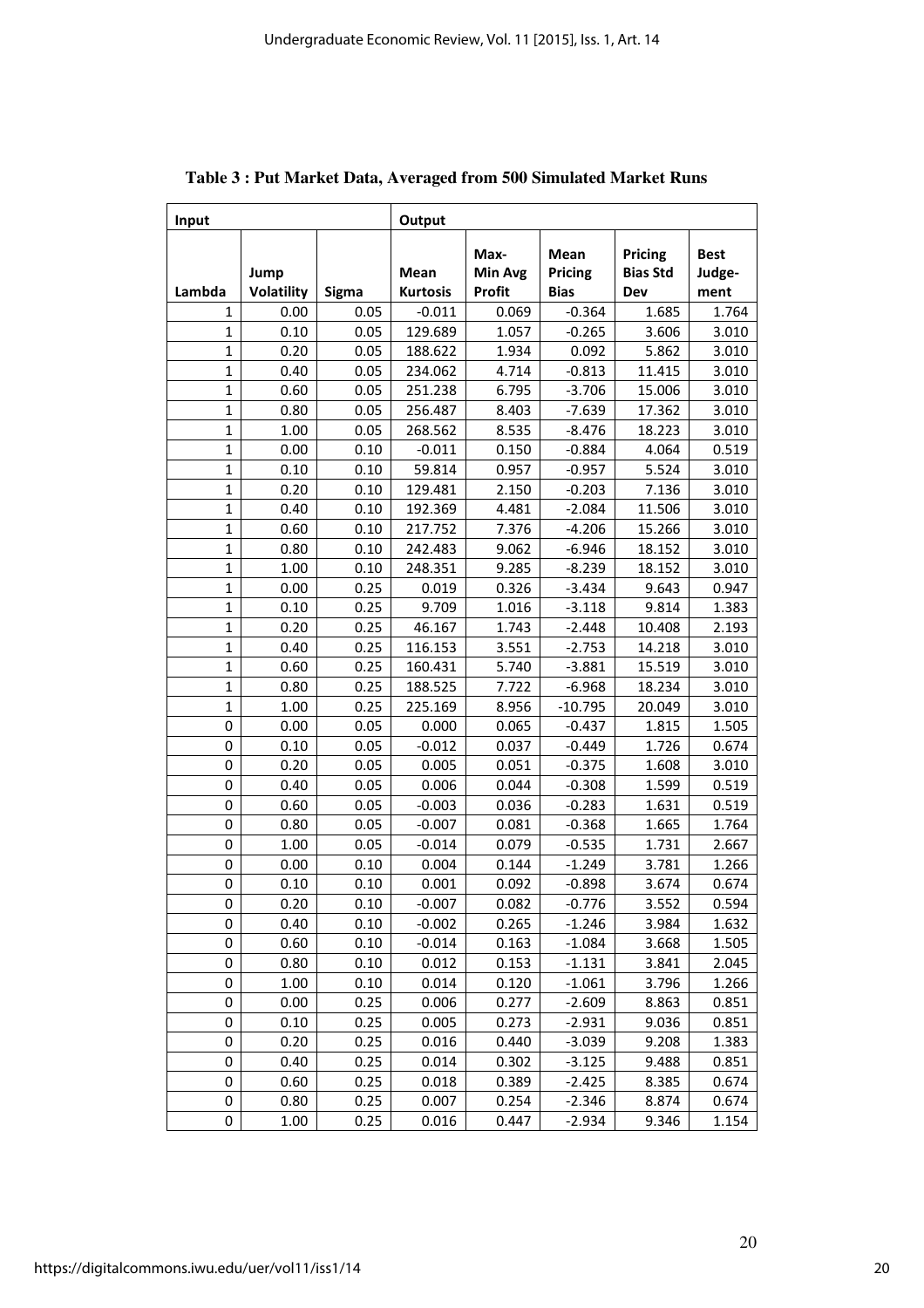#### **5. Conclusions**

#### **5.1 Discussion**

Comparing sigma, jump volatility, pricing bias, average profit variables, and best judgement, a few conclusions can be drawn. The difference between maximum and minimum average profit increases with jump volatility, which means that trader profits become more spread out with jump diffusion. The fact that the standard deviation of mean pricing bias increases with jump volatility reinforces this result. The absolute value of mean pricing bias also rises with jump volatility, signifying how the market moves away from the basic Black-Scholes calculation when jump diffusion is present. Best judgement likewise increases greatly, as the best price moves away from the basic Black-Scholes calculation. As noted in earlier work [22], higher jump volatility increased the best judgement value. In other words, traders who set the price of options as higher than their vanilla Black-Scholes result unwittingly incorporated the concept that higher jump volatility should make the price of the options increase, which made traders with higher judgement more successful. All of these results, taken from values unknowable to traders or unknown until the end of a market run (option contract period), signify how jump diffusion makes an options market much more unpredictable, causes trading difficulties, and thus is considered "toxic."

A substantial result of this work is the discovery that kurtosis, or volatility of volatility, among all the measures of market behavior, is a precise detector of the presence of jump diffusion. When lambda was 0, and therefore when there were no jumps in the market, the mean kurtosis stayed close to 0 as well, never going over 0.05 or under -0.05. When lambda was 1, the mean kurtosis was higher than 0.05 with a jump volatility of 0.02 or greater. Under a sigma value of 0.05 and a jump volatility value of 0.1, mean kurtosis climbed as high as 131.71, much larger than the value of 0.0055 that accompanied a lambda of 0. Furthermore, mean kurtosis was more sensitive than mean pricing bias or other market measurements at detecting jump diffusion. From these results, it is clear that calculating mean kurtosis consistently detects whether a market contains jumps if there is even a small amount of jump volatility. Therefore, mean kurtosis, which can be calculated from the underlying asset price like sigma, can be used as a clear and consistent indicator of jump diffusion. Such an indicator can be used to avoid the toxic market effects of jump diffusion.

Thus, the results supported the hypotheses. As these results show, agent-based modeling using NetLogo can successfully depict traders using the Black-Scholes formula in an options market subject to jump diffusion, and exhibit market behavior useful for analysis and for helping to understand the complex interactions of the options market. Increasing jump diffusion results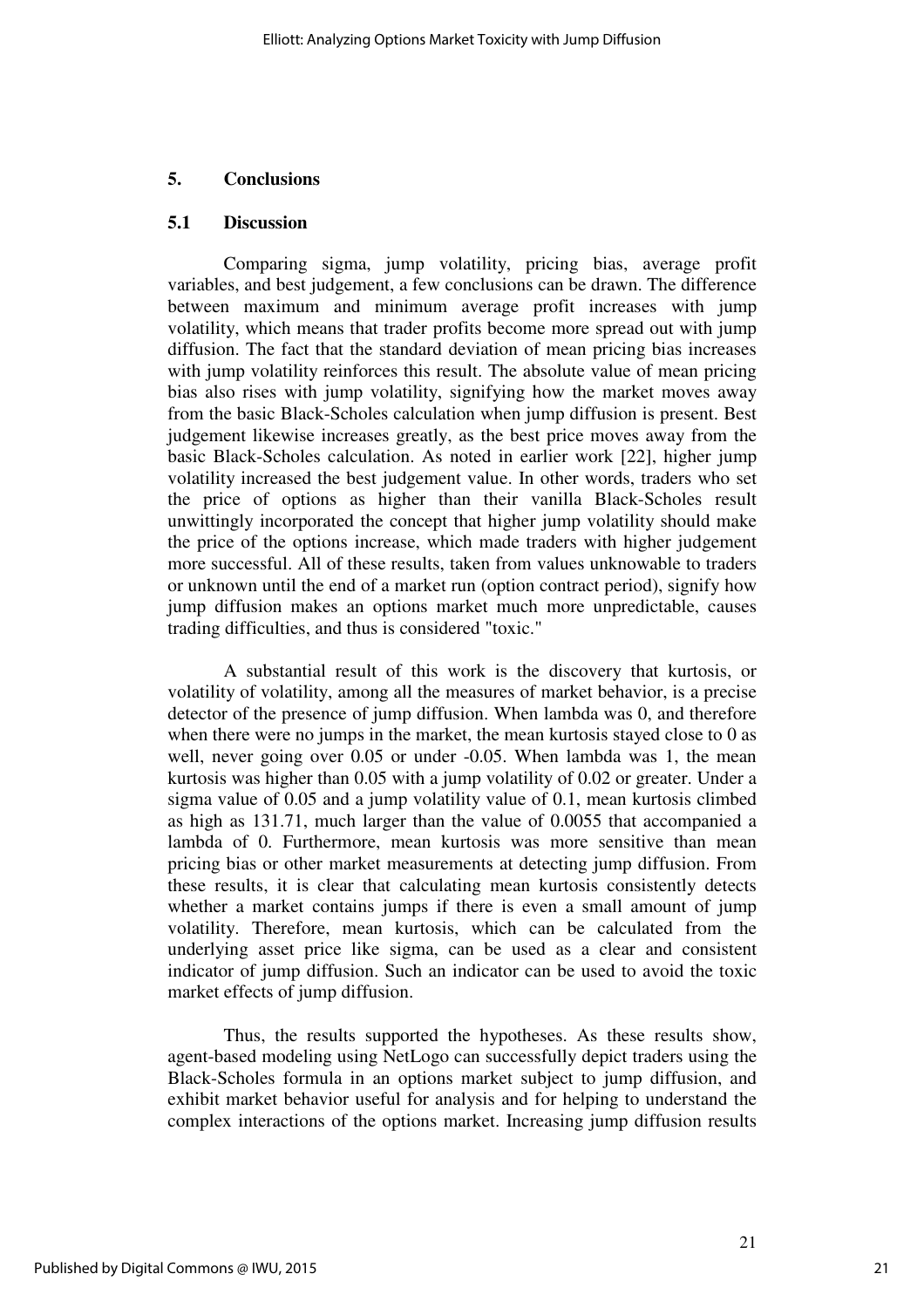in measurably "toxic markets" that impair traders' ability to successfully use the Black-Scholes formula. The kurtosis of an underlying asset price can signal if an options market is toxic by detecting whether jump diffusion is in effect.

#### **5.2 Future Directions**

Additional useful information could be found by measuring the analyzed variables at different values of lambda. As lambda increases and the jumps become more regular, jump diffusion can "set a new sigma." Therefore, it would be useful to test the model at higher lambda values to determine whether kurtosis remains effective. In this case, the market could be analyzed to find if jump diffusion eventually replaces sigma to the extent that the market becomes safe. Real world options markets could be further explored to test the robustness of kurtosis and determine if other variables may give the kurtosis a "false alarm" in its measure of jump diffusion. Other possibilities include making use of the additional behavior rules available in the NetLogo platform to model more complex trader behaviors, or developing a mathematical description of the price similar to Black-Scholes but incorporating kurtosis.